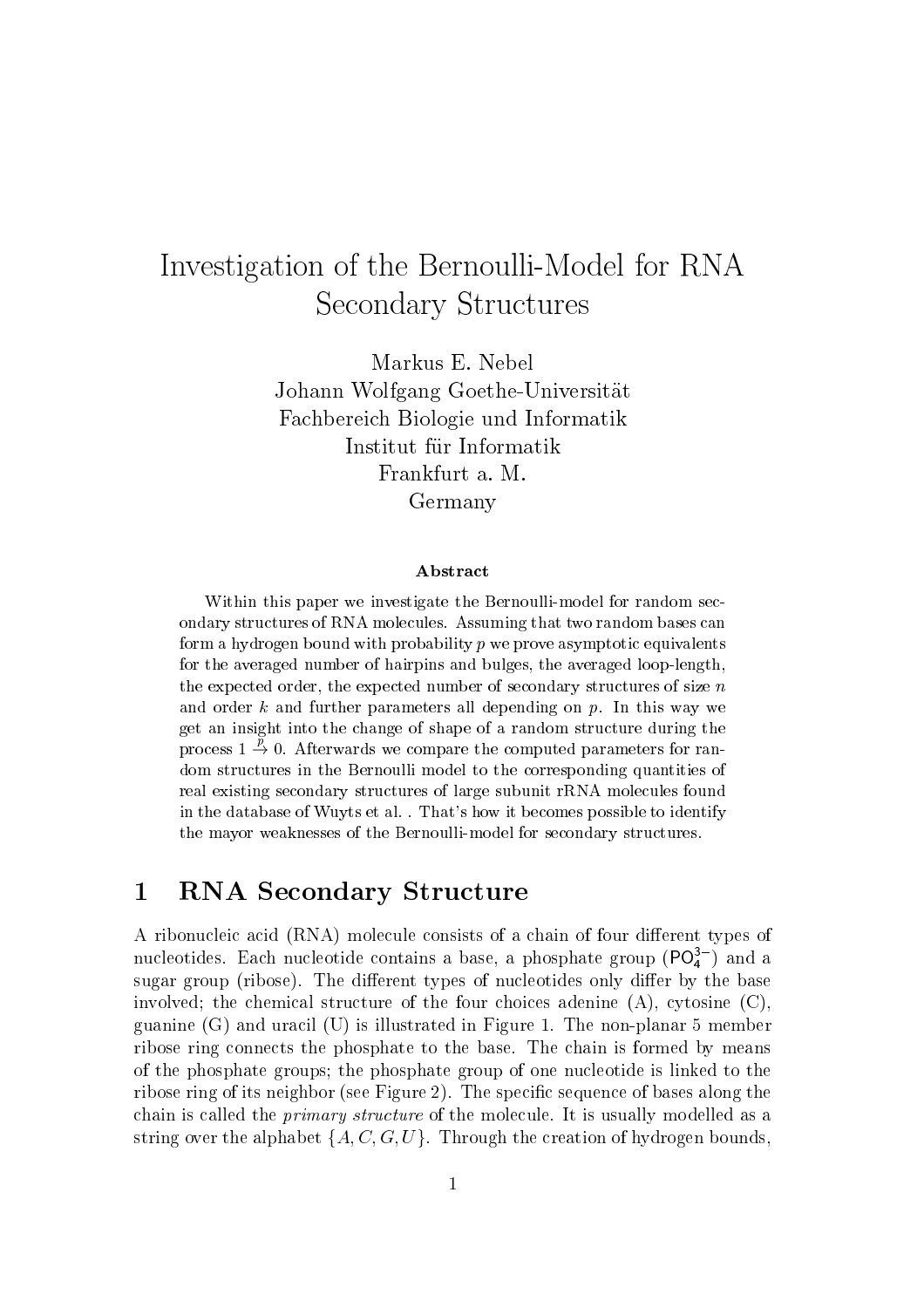

Figure 1: The four bases adenine, cytosine, guanine and uracil (from left to right).



Figure 2: Two nucleotides chained by a link between their phosphate groups.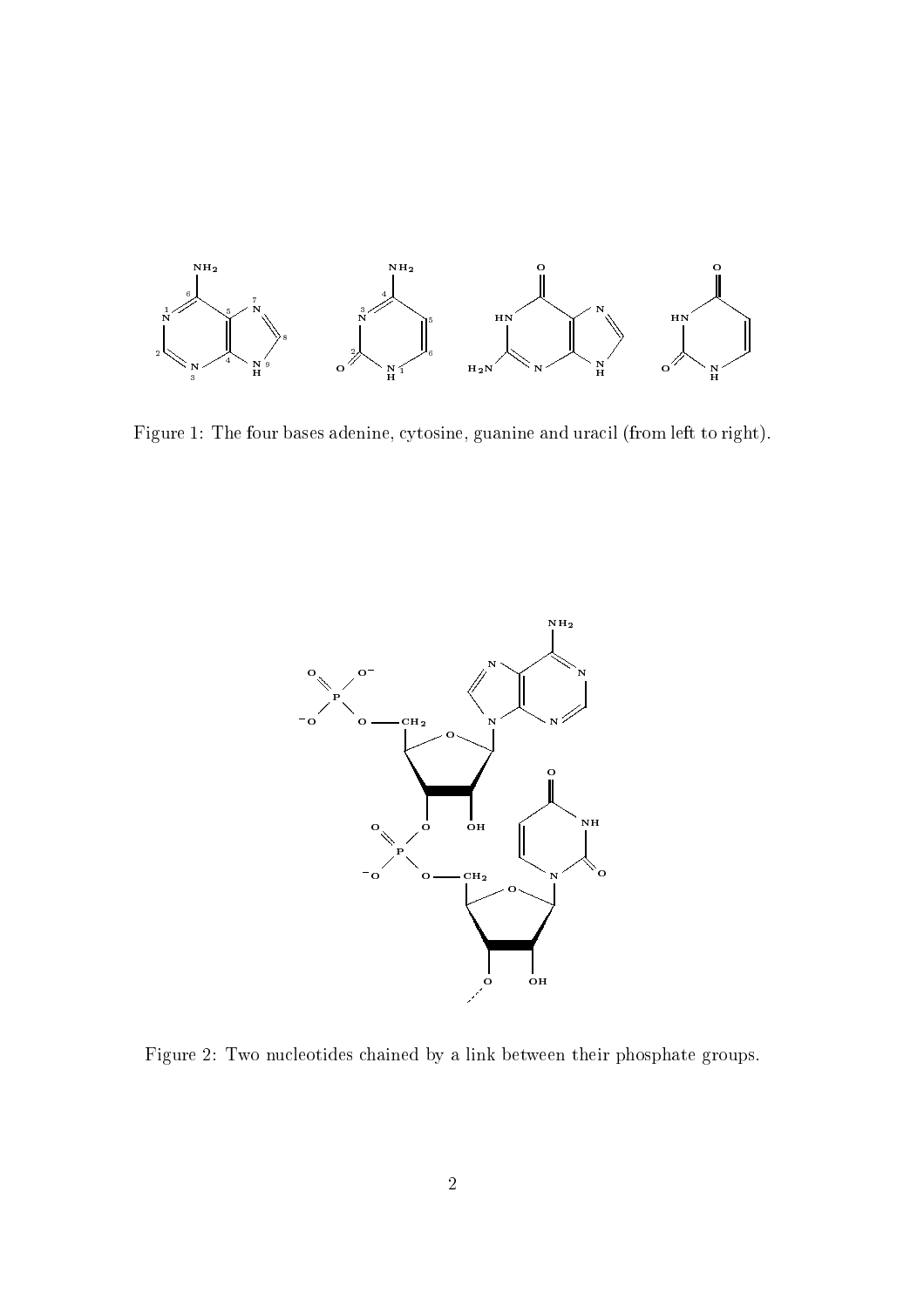

Figure 3: The hydrogen bounds between the complementary bases adenine and uracil (top), resp. cytosine and guanine (bottom).

the complementary bases A and U (resp. C and G) form stable base pairs with each other (see Figure 3). Additionally, there exists the weaker G-U pair, where the bases bind in a skewed fashion. All of these are called *canonical* base pairs. Other non-canonical base pairs may occur, some of which are stable. By the creation of base pairs the primary structure is folded into a stable three-dimensional conformation called *tertiary structure* of the molecule. It is customary in sciences to study the simplified *secondary structure* by focusing ones attention just on what bases form pairs and allow the sequence to form helical regions in two dimensions. The secondary structure plays a rôle in the interaction of tRNA with proteins [14], in stabilizing mRNA and in packing RNA into virus particles. Since experimental approaches like X-ray diffraction are quite expensive much effort has been made to deduce the secondary structure from the knowledge of the primary structure. One possible technique is to compute a conformation of minimum free energy. With respect to this task the notion of order of a secondary structure has been introduced in [11]. The idea was restated rigorously in [22] where the first formal framework for secondary structures has been introduced. The working hypothesis which makes the evaluation of the free energy  $E(S)$  of structure S feasible is that if we decompose S into disjoint substructures  $S_1, S_2, \ldots, S_t$ , then  $E(S) = e(S_1) + e(S_2) + \cdots + e(S_t)$  where  $e(S_i)$  denotes the energetic contribution of substructure  $S_i$ . One possible method for an efficient prediction of the secondary structure then is to first construct an optimal firstorder structure. Using the results from the previous pass, successively higher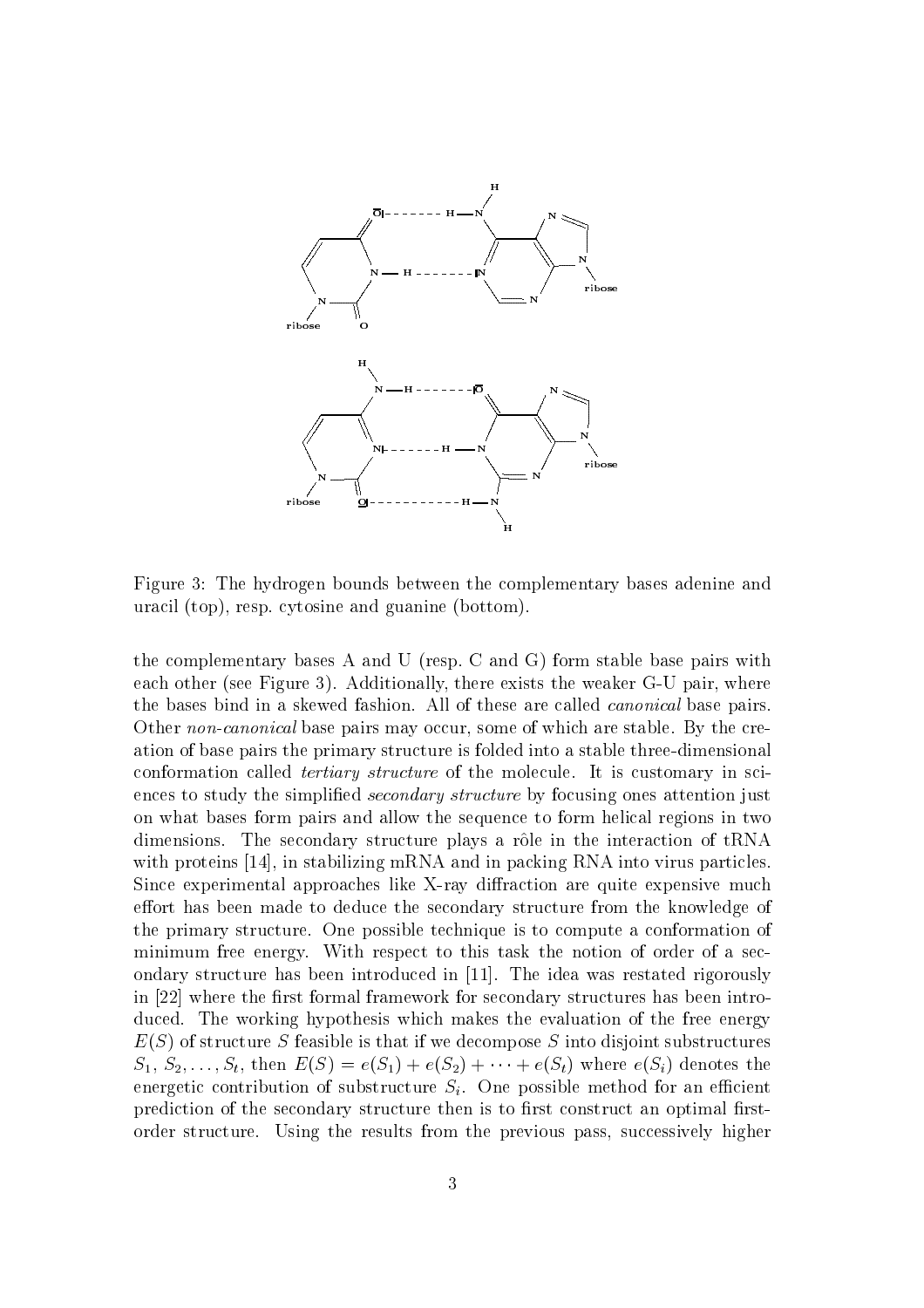order structures are computed in an iterative way. The algorithms of Waterman [22] and Mainville [10] can be seen to work this way.

Many authors have paid attention to enumeration problems related to the combinatorics of RNA secondary structures. Assuming that base-pairing is possible between arbitrary pairs of nucleotides, the set of all possible structures is modelled as a specific kind of planar graph [22]. Parameters of interest are the number of different structures of a given size, the number of structures of given size and order, the expected number of specific substructures but also the systematical treatment of such problems from a mathematical point of view  $[8, 13, 15, 16, 18, 20, 22, 23, 24]$ . A more realistic model, the so-called Bernoullimodel, is obtained by a stochastic approach where we assume a Bernoulli distribution of the bases. A parameter  $p$  is used to specify the probability that two random bases can be paired. This model was considered for example in  $[6, 27]$ . In its final section, the article [6] presents some asymptotics for parameters like the average number of stacks per base or the expected stacklength, all based on the probability  $p$ .

The aim of this paper is to judge the quality of the Bernoulli-model for random secondary structures and to detect its major weaknesses. In this way it should be possible to find better, more realistic models which could be handled mathematically, too. For this purpose we first study the influence of the probability  $p$  on the expected shape of a secondary structure in the Bernoulli-model. Therefore, we will derive parameters like the expected number of specific substructures like hairpins and bulges, the expected lengths of loops and so on, all depending on  $p$ , so that it will be possible to conclude what a typical secondary structure of a given size looks like. Those parameters were not determined in [6] and we will present a different, less classical method to derive them. Afterwards we will rate the quality of the Bernoulli-model by comparing our results to the corresponding parameters of real secondary structures of long subunit ribosomal RNA molecules taken from the database of Wuyts et al. [25].

Before we start, we restate some definitions and prior results such that it becomes possible to state precisely which problems are to be considered here.

#### $\overline{2}$ **Definitions and Prior Results**

We will first consider the combinatorial model for the RNA secondary structure in order to introduce all the terms needed.

**Definition 1 ([20])** For  $\Sigma := \{ ( , | , ) \}$  and  $w \in \Sigma^*$  let  $|w|_x$  for  $x \in \Sigma$  denote the number of occurrences of symbol x in w. Then a word  $w \in \Sigma^n$  is a secondary structure of size n if w satisfies the three following conditions:

- (1) For every factorization  $w = u \cdot v$ ,  $|u| \ge |u|$ .
- (2)  $|w|_{0} = |w|_{0}$ .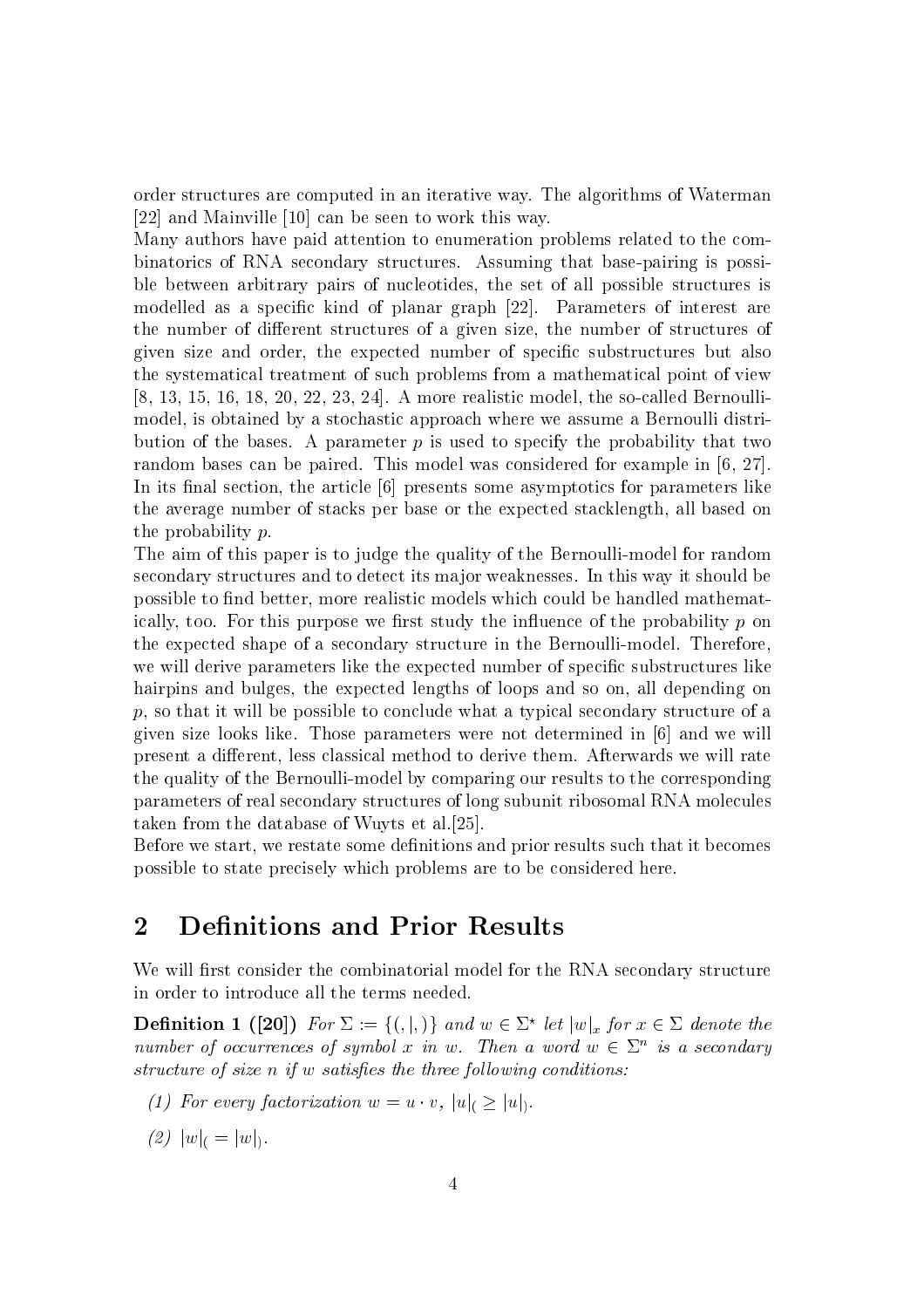$(3)$  w has no factor ().

Within this model a pair of corresponding brackets in a word  $w$  represents two bases of the molecule which are paired. The symbol is used to represent an unpaired nucleotide. The words of  $\Sigma^*$  which satisfy the conditions (1) and (2) are known as *Motzkin words*; words over the alphabet  $\{(\, ,\, )\}$  satisfying the conditions (1) and (2) are usually called *semi-Dyck words*. Condition (3) takes into account that two (with respect to the primary structure) adjacent bases cannot be paired. Thus, condition (3) implies a minimal length for the hairpin-loops (which formally will be defined later) of one (while a value of three would provide a realistic lower bound). However, in that way our definition is equivalent to the graph-theoretic definition given in  $[22]$  which makes it possible to compare our results to the rich set of results for the combinatorial model. Using our formal framework, Definition 2.2 of  $[22]$  reads as follows:

**Definition 2** Let w be a secondary structure of size n and let  $w_i$  denote the *i*-th symbol of w,  $1 \leq i \leq n$ .

- (i) The subword  $v = w_{i+1} \dots w_{i-1}$  is a (hairpin)-loop, if  $v \in \{\}^+$  and  $w_i w_j =$ () is a corresponding pair of brackets of  $w$ .
- (ii) The subword  $v = w_{i+1} \dots w_{i-1}$  is a bulge, if  $v \in \{|\}^+$  and  $w_i w_j \in \{(\,)\}^2$ but  $w_iw_j$  does not represent a pair of corresponding brackets of w.
- (iii) A tail is a prefix  $v = w_1 \dots w_i$  resp. a suffix  $v = w_i \dots w_n$  such that  $v \in \{\}^+$ and  $w_{i+1}$  resp.  $w_{i-1}$  is in  $\{(\, ,\, )\}.$
- (iv) A hairpin is a subword  $v = w_{i+1} \cdots w_{i-1}$  such that v contains exactly one loop,  $w_{i+1}w_{i-1}$  is a corresponding pair of brackets of w, but  $w_iw_j$  is none.
- (v) A ladder consists of two maximal subwords u, v such that  $u = w_i ... w_{i+c}$ and  $v = w_j \dots w_{j+c}$  and  $w_{i+k}, w_{j+c-k}$  is a pair of corresponding brackets,  $0 \leq k \leq c$ . The length of a ladder is given by  $c+1$ .

Note that multiple bulges together might form more complex substructures like for instance interior loops or multi-loops. However, in this paper we won't distinguish the contexts where bulges may occur.

Next we will define the order of a secondary structure already mentioned in the first section. For  $w = w_1 \cdots w_n$  a semi-Dyck word of length n, a subword  $v = w_i \cdots w_{i+2i-1} = {i}^i i$  is called *pyramid* of w. The pyramid v is called *maximal* if  $w_{i-1} \neq ($  or  $w_{i+2i} \neq$  ). We define  $\Pi(w)$  to be the semi-Dyck word which results from  $w$  by deleting all maximal pyramids in  $w$ .

**Definition 3** Let w be a secondary structure and let  $\alpha(w)$  denote the semi-Dyck word which results from w by the deletion of all symbols  $\vert$  in w. w is said to be of order k if k is the smallest integer such that  $\Pi^{(k)}(\alpha(w)) = \varepsilon$  holds. Here  $\varepsilon$  is the empty word and  $\Pi^{(k)}$  denotes the k-th iterated of  $\Pi$ .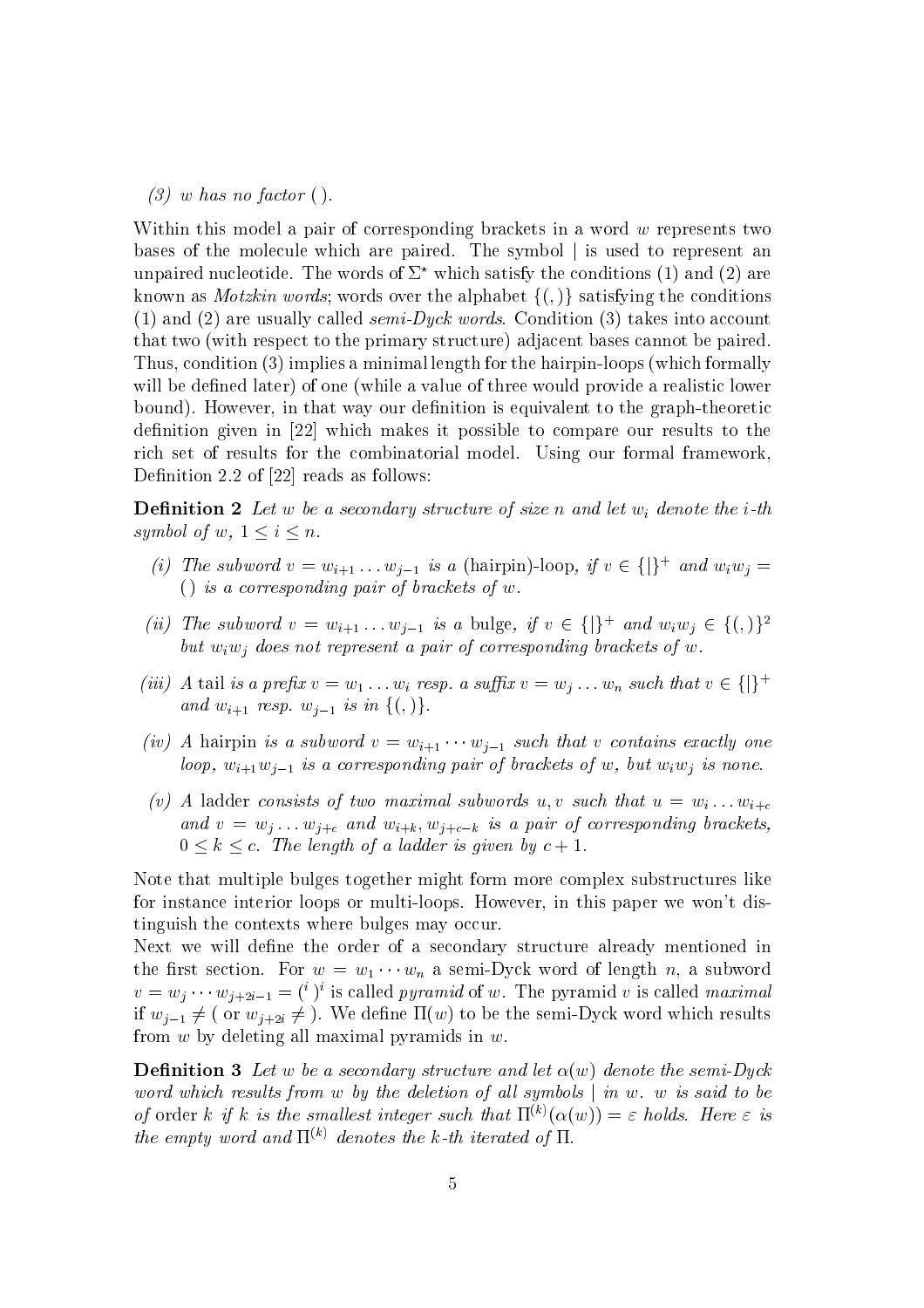

Figure 4: An example of a RNA molecule of size 25 and order 2 (left). Its first base (usually called the 5' terminus) in the chain is marked by an arrow. The hydrogen bounds are represented as dotted lines. The corresponding representation as a Motzkin word (middle) and the two runs of deleting maximal pyramids necessary to erase  $\alpha(w)$  (right). The two maximal pyramids which are deleted in the first run are underlined within  $\alpha(w)$ .

In Figure 4 we find an example molecule together with its abstract representation as a Motzkin word and the runs performed in order to determine its order. The secondary structure of Figure 4 possesses one bulge (6th and 7th base, subsequence GG) and two hairpin-loops (9th to 11th base, subsequence GUA and 16th to 18th base, subsequence AUA). The two tails are given by the sequences AA and C. Furthermore, it has two hairpins (8th to 12th base, subsequence AGUAU and 13th to 21th base, subsequence CACAUAGUG). The structure has 3 ladders, two of length 3 (3rd to 5th base, 22nd to 24th base and 13th to 15th base, 19th to 21st base) and one of length 1 (8th and 12th base). Let us try to provide an insight into the notion of order. If we traverse a secondary structure along its ladders starting at its tails we may reach a point were the path has to split and we have the choice to continue with at least two ladders. (In the example of Figure 4 this is the case when we have reached the GC-pair at positions 5 and 22). Let us call such a point *bifurcation*. Then the order gives information about the maximal nesting-depth of bifurcations within the structure considered. Therefore it seems to be reasonable that the order should in some way be related to the spatial structure of a RNA molecule: A molecule with a relative small number of bases but a high order cannot stay planar, since there is not enough room for all its nested substructures; those need to make room for each other by leaving the plane. Viennot [20] was the first to notice that there is a close connection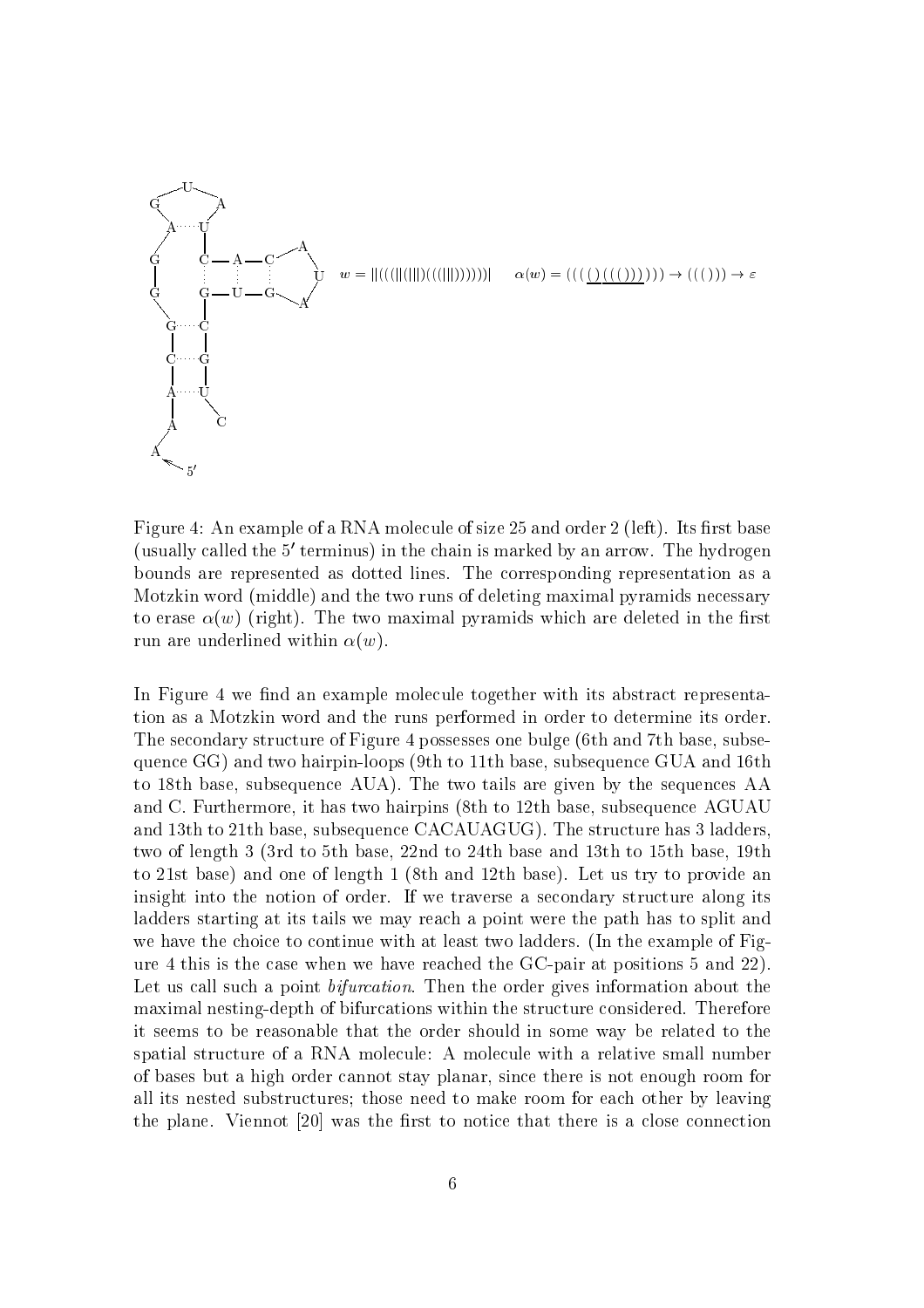between the order of secondary structures and the *Horton-Strahler number* of binary trees. For a binary tree  $T$  we recursively define its Horton-Strahler number  $hs(T)$  in the following way:

$$
hs(T) := \begin{cases} 0 & \text{: if } T \text{ is either a leaf or empty} \\ hs(T.l) + 1 & \text{: if } hs(T.l) = hs(T.r) \\ max(hs(T.l), hs(T.r)) & \text{: otherwise} \end{cases}
$$

Here, T.l (resp. T.r) denotes the left (resp. right) subtree of T. Thus, as for the order, the branching-points (internal nodes) of the tree are responsible for a growth of the parameter in the case where both its subtrees possess the same Horton-Strahler number. This is exactly the same for the order of a secondary structure. When we *delete* a secondary structure step by step according to Definition 3, a bifurcation is responsible for a  $(k+1)$ st iteration whenever at least two of its substructures need k iterations to be deleted and none of them needs more than  $k$ . In all other cases, the bifurcation will be *deleted* by the same iteration as its substructure, which needs the largest number of iterations to be deleted. Originally the Horton-Strahler number was used by Horton and Strahler [7, 19] to study the morphological structure of river networks. It is also of interest to numerous other subjects like botany or anatomy in which branching patterns appear. Furthermore, there are several links of the Horton-Strahler number of a binary tree to computer science; for an overview we refer to [21] and the references given there. Viennot [20] noticed that if only the paired bases (symbols ( and) contribute to the size of a secondary structure, then the enumerator generating function of secondary structures of order  $k$  coincides with the enumerator generating function of binary trees with a Horton-Strahler number  $k$ . We will use this observation in order to derive the generating functions that are needed to conclude our results related to the order. As already done in [13] we will derive our generating functions from corresponding generating functions for binary tree structures presented in [12] just by substitutions for the variables. Since these substitutions must be adjusted to the different parameters considered in the following section, it is essential to have an idea of how these substitutions work in order to understand the methodology. Let  $\mathbf{b}(t)$  (resp.  $\mathbf{u}(t)$ ;  $\mathbf{l}(t)$ ) denote the number of nodes of an extended binary tree t with two successors which are no leaves (resp. with one successor which is no leaf; with two successors which are leaves). The ordinary generating functions  $\mathbf{T}(x, u, v) := \sum_{t \in \mathcal{T}} x^{\mathbf{b}(t)} u^{\mathbf{u}(t)} v^{\mathbf{l}(t)}$  and  $\mathbf{R}_k(x, u, v) := \sum_{t \in \mathcal{T}_k} x^{\mathbf{b}(t)} u^{\mathbf{u}(t)} v^{\mathbf{l}(t)}$  for  $\mathcal{T}$  the set of all extended binary trees and  $\mathcal{T}_k$  the set of those  $t \in \mathcal{T}$ , which have a Horton-Strahler number of k, possess the following representations  $[12]$ :

$$
\mathbf{T}(x, u, v) = \frac{1 - 2u - \sqrt{1 - 4u + 4u^2 - 4xv}}{2x},
$$

$$
\mathbf{R}_k(x, u, v) = -\frac{v}{\sqrt{xv}} \frac{1}{U_{2^k - 1} \left(\frac{2u - 1}{2\sqrt{xv}}\right)} = \frac{v(1 - \omega)\omega^{2^{k-1}}}{\sqrt{xv}\sqrt{\omega}\left(1 - \omega^{2^k}\right)}.
$$
(1)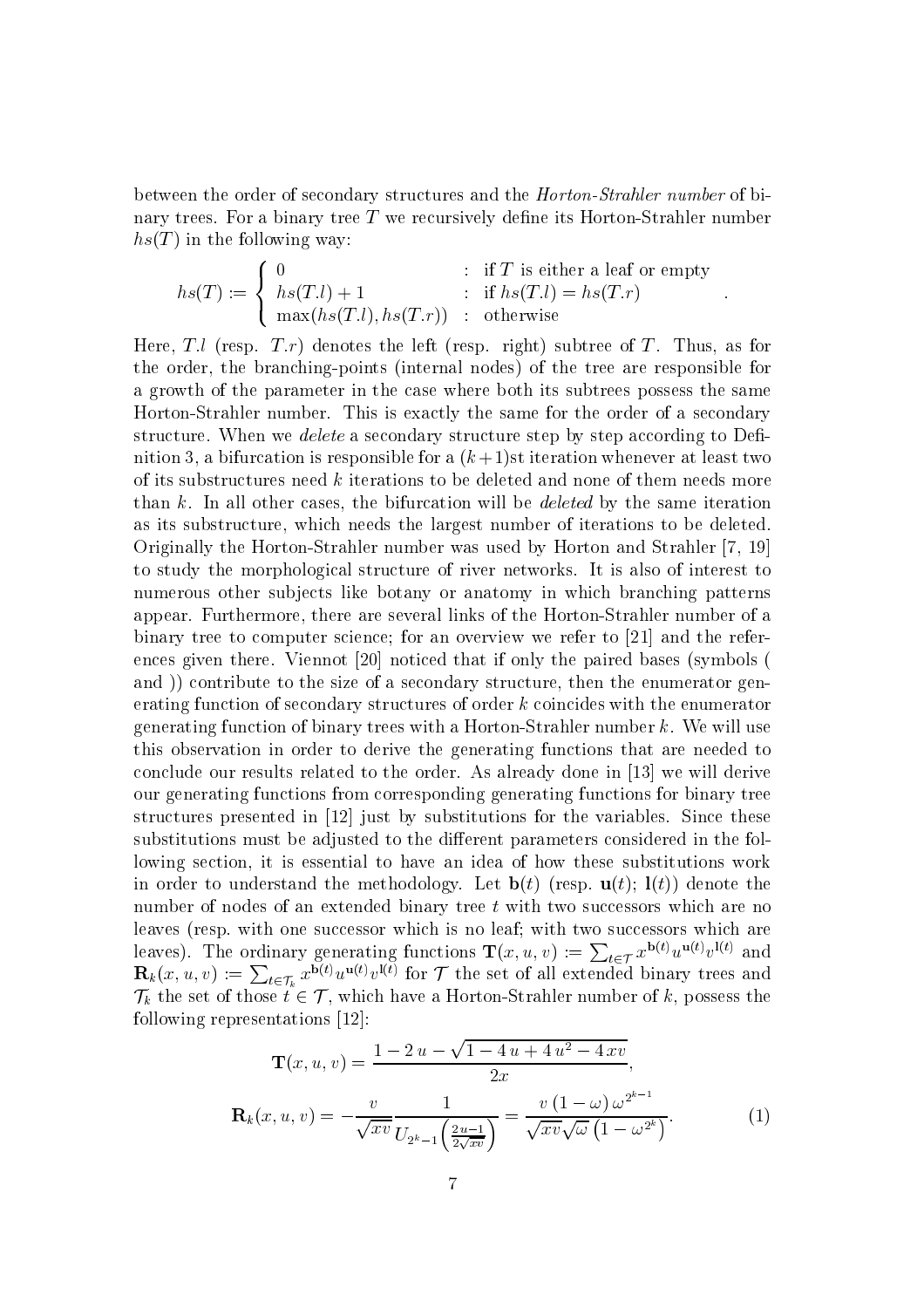Here,  $U_n(z)$  denotes the *n*-th Chebyshev polynomial of the second kind (see e.g. [1]) and  $\omega := \left(1 - \sqrt{1 - 4\frac{xv}{(1-2u)^2}}\right) \left(1 + \sqrt{1 - 4\frac{xv}{(1-2u)^2}}\right)^{-1}$ . Every secondary structure w can be reconstructed from the semi-Dyck word  $\alpha(w)$  by inserting unary symbols | at the appropriate positions. Thus, since we can identify binary trees and semi-Dyck words (see e.g. [26]), it becomes possible to consider secondary structures based on these generating functions by inserting linear lists. For  $\vert^*$  a string of zero or more symbols  $\vert$  and  $\vert^+$  a string of at least one symbol  $\vert$ , the cases to be distinguished for this procedure are:

 $() \longrightarrow |*(|^+)|^*$  $() \vartheta \longrightarrow |*(|^*)\vartheta$  $(\mu) \longrightarrow |^{\star}(\mu)|^{\star}$  $(\mu)\vartheta \longrightarrow |*(\mu)\vartheta.$ These cases correspond one-to-one to the following transformations for trees:



Here, a light shaded node descends from the pair of brackets occurring in the corresponding transformation of a semi-Dyck word. A dark shaded node must be inserted since the appropriate list complies with  $\vert^{+}$ , whereas the insertion of the non-shaded nodes is not mandatory as indicated by the dotted edges. The leftmost case corresponds to a node marked by v within **T** and  $\mathbf{R}_k$ . If we let z mark a paired base (an opening or closing bracket) and  $a$  mark an unpaired base (a symbol) then the light shaded node corresponds to  $z^2$  since it represents a pair of bound bases. Furthermore, the three lists which must be attached to this node are given by  $\frac{a}{(1-a)^3}$ . Thus, the substitution

$$
v := z^2 \frac{a}{(1-a)^3} \tag{2}
$$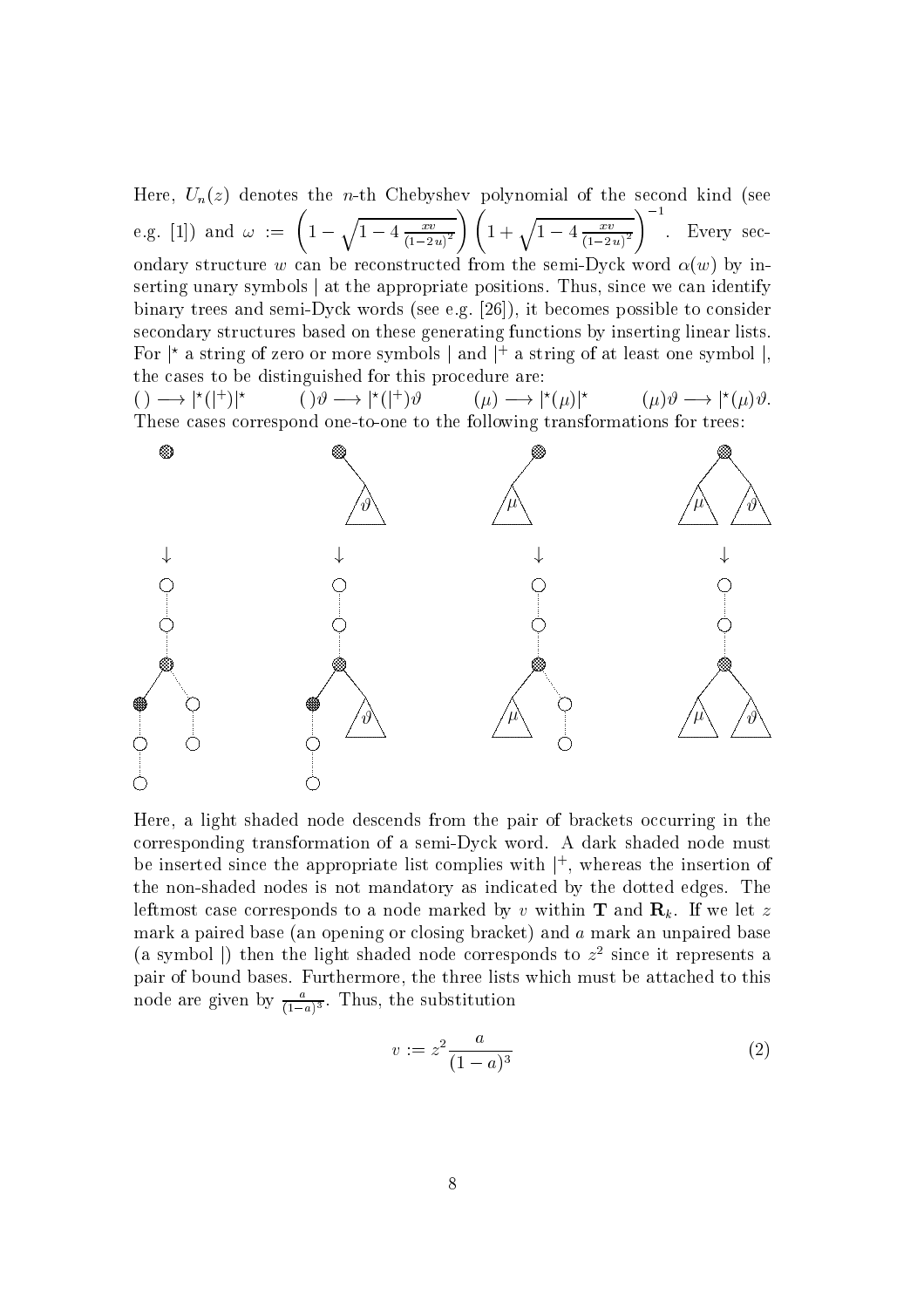takes care of this case. The three other cases can be handled in a similar way leading to

$$
u := \frac{1}{2}z^2 \left( \frac{a}{(1-a)^2} + \frac{1}{(1-a)^2} \right) \text{ and } x := z^2 \frac{1}{1-a}.
$$
 (3)

**Remark:** The correspondence given above does not work in a way which translates each binary tree with Horton-Strahler number  $k$  into a secondary structure of order k and vice versa. However, each binary tree with Horton-Strahler number k is translated into a secondary structure  $w$  which has the same number of paired and unpaired bases and the same number of subwords () within  $\alpha(w)$  as the suitable structure of order  $k$ . Therefore the correspondence can be used for all enumeration purposes considered in this paper but also e.g. in order to enumerate the number of hairpins or bulges in structures of order  $k$  as done in [13].

Now, let us use the considerations related to the combinatorial model in order to investigate the Bernoulli-model sketched in the first section. We suppose that the different bases X appear independently with probabilities  $p(X)$ ,  $X \in \{A, C, G, U\}$ , in a random primary structure. Assuming that only the Watson-Crick base pairs A-U and C-G are possible,  $p := 2(p(A)p(U) + p(C)p(G))$ is the probability that two random bases can form a hydrogen bound. Obviously, not every secondary structure  $w$  according to Definition 1 is compatible with a given primary structure s since the i-th and j-th base of s might be noncomplementary, whereas  $w_i w_j$  is a pair of corresponding brackets of w. What we are interested in, is the expected number of different secondary structures and related parameters supposing that only structures which are compatible with a random sequence of bases are counted. We first observe, that the assumption of the Bernoulli-model does not affect the unpaired bases. Since each base is possible in an unpaired position, their probabilities sum up to 1. The situation for the paired bases is the contrary. If we fix one base it determines which base is possible as its counterpart. Thus a random primary structure may have i paired positions only with probability  $p^i$ . As a consequence, the probability that a random primary structure of length n is compatible with  $\vert^n$  is one, the probability that it is compatible with  $(|x|^{n-3}$  is p and so on. We can translate this behavior into our generating functions by setting z to  $z\sqrt{p}$  with the effect that their coefficients now describe the desired expected values instead of absolute numbers. Note that this substitution only provides the generating functions needed. We cannot reuse the asymptotics presented in [13] for the combinatorial model just by substitutions, the asymptotics for the coefficients must be determined from scratch. Note further that we are not restricted to the case of four different bases with only the base pairs A-U and C-G. The considerations presented here are valid for each probability  $p$  independent from which number of symbols or which kind of pairings it results. In the style of [9], the probability p will be called *stickiness* in the sequel.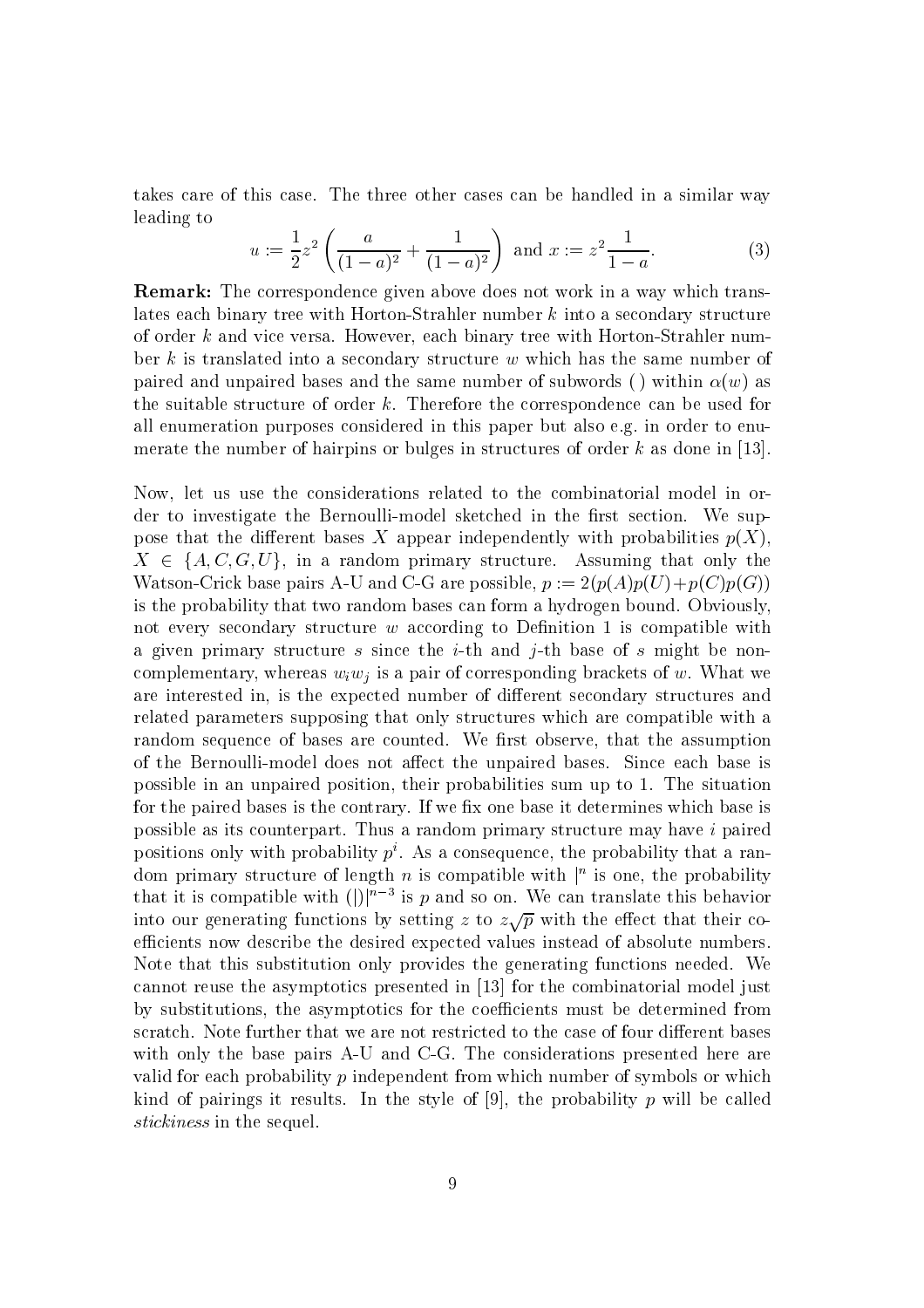#### Investigation of the Bernoulli-Model  $\boldsymbol{3}$

In this section we will derive numerous results related to the Bernoulli-model for secondary structures. We will use the generating functions of the previous section together with the  $\mathcal{O}$ -transfer method [4] to derive asymptotic estimates for the expected number of secondary structures of size  $n$  and many other parameters all depending on the stickiness  $p$ . In order to make this article more self-contained we first give a brief description of how the  $\mathcal{O}\text{-}$  transfer method works.

Assume we have a generating function  $f(z) = \sum_{n\geq 0} f_n z^n$  with  $f_n \geq 0$  for all n and we wish to approximate  $f_n$  for large n. In the sequel we will use the notation  $[z<sup>n</sup>]f(z)$  to denote the coefficient at  $z<sup>n</sup>$  in the expansion of  $f(z)$  around 0. The basic principle of the method is the existence of a correspondence between the asymptotic expansion of  $f(z)$  near its dominant singularities and the asymptotic expansion of the coefficients  $f_n$ . Here, a singularity is called dominant if it is located on the circle for convergence of  $f(z)$  or equivalent if it is a singularity of smallest modulus. It is convenient to consider functions  $f(z)$  that are singular at  $z = 1$ , a restriction that entails no loss of generality. If  $f(z)$  is singular at  $z = \rho^{-1}$  and  $g(z) := f(z/\rho)$ , then by the scaling rule of Taylor expansions  $[z<sup>n</sup>]f(z) = \rho<sup>n</sup>[z<sup>n</sup>]f(z/\rho) = \rho<sup>n</sup>[z<sup>n</sup>]g(z)$ , where  $g(z)$  is singular at  $z = 1$ . The method applies to so-called algebraic-logarithmic functions, i.e. functions whose singular expansions involve logarithms and fractional powers. Two types of results are used. First, a catalogue of coefficients of standard functions which occur in such singular expansions so that the coefficients of the main terms can be extracted. Second, suitable theorems which allow to extract the asymptotic order of error terms involved. Both will just be presented without proof. We refer the reader to  $[4, 5]$  for details.

| The following table of commonly encountered functions together with the asymp-      |
|-------------------------------------------------------------------------------------|
| totic forms of their coefficients contains all estimates which are used within this |
| paper. A similar table with much more entries can be found in [5].                  |

| l Function                                   | Coefficient at $z^n$                                                                                                                                             |
|----------------------------------------------|------------------------------------------------------------------------------------------------------------------------------------------------------------------|
| $(1-z)^{1/2}$                                | $-\frac{1}{\sqrt{\pi n^3}}\left(\frac{1}{2}+\frac{3}{16n}+\frac{25}{256n^2}+\mathcal{O}(n^{-3})\right)$                                                          |
|                                              | $-(1-z)^{1/2} \log(1-z)$ $\left[ -\frac{1}{\sqrt{\pi n^3}} \left( \frac{1}{2} \log(n) + \frac{\gamma + 2 \log(2)-2}{2} + \mathcal{O}(\log(n)/n) \right) \right]$ |
| $(1-z)^{-1/2}$                               | $\frac{1}{\sqrt{\pi n}}\left(1-\frac{1}{8n}+\frac{1}{128n^2}+\frac{5}{1024n^3}+\mathcal{O}(n^{-4})\right)$                                                       |
| $(1-z)^{\alpha}, \alpha \notin \mathbb{N}_0$ | $n^{-\alpha-1}/\Gamma(-\alpha) + \mathcal{O}(n^{-\alpha-2}).$                                                                                                    |

The basic requirement for the method is that the asymptotic expansion of the function should be valid in an area of the complex plain which extends beyond the disk of convergence of the original series. This requirement is described by the notions of  $\Delta$ -domain and  $\Delta$ -analyticity which will be introduced in the following definition.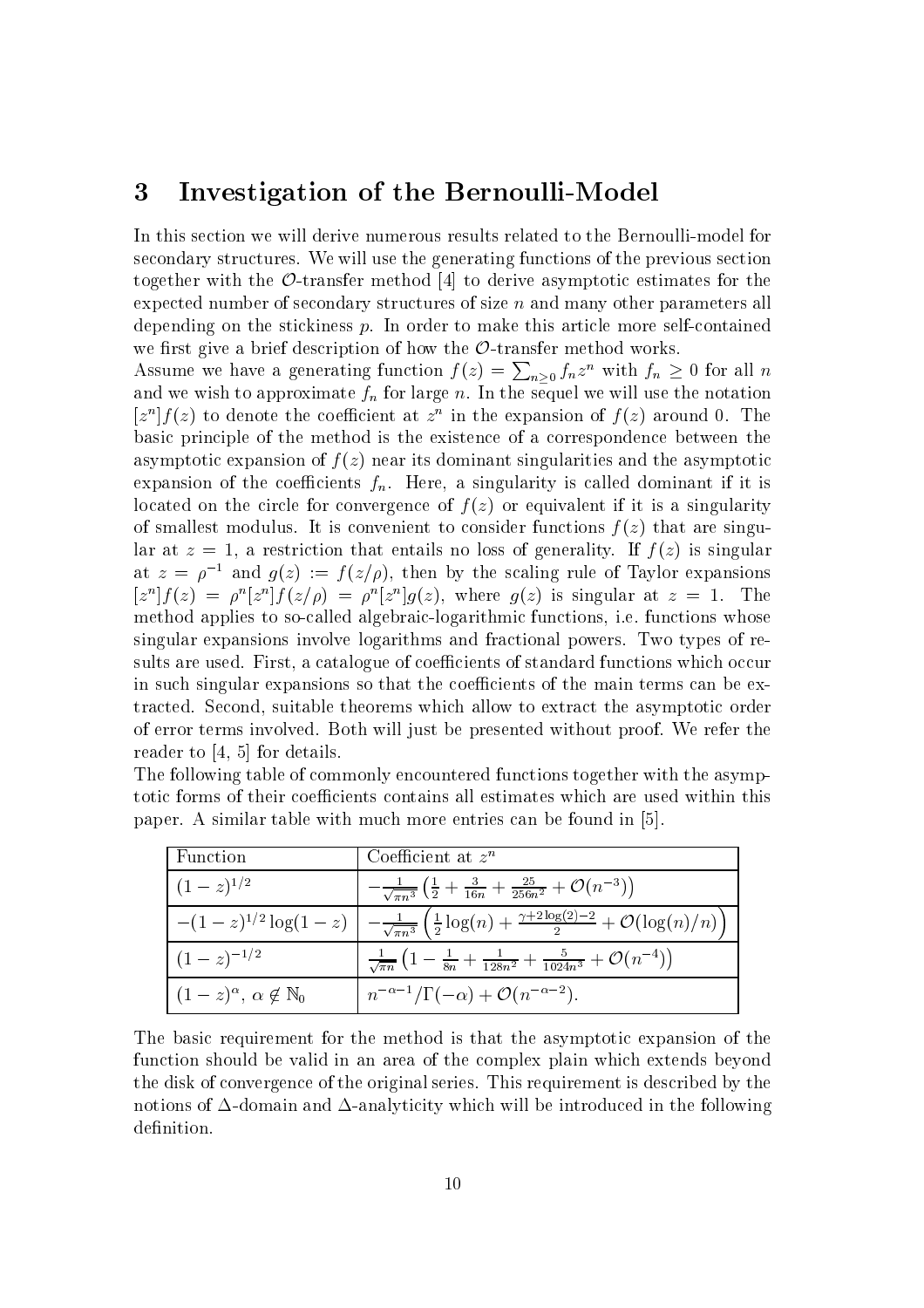**Definition 4** ([5]) Given two numbers  $\phi$ , R with  $R > 1$  and  $0 < \phi < \frac{\pi}{2}$ , the open domain  $\Delta(\phi, R)$  is defined as

$$
\Delta(\phi, R) := \{ z \mid |z| < R, z \neq 1, |\arg(z - 1)| > \phi \}.
$$

A domain is a  $\Delta$ -domain if it is a  $\Delta(\phi, R)$  for some R and  $\phi$ . A function is  $\Delta$ -analytic if it is analytic in some  $\Delta$ -domain.

If a function f is  $\Delta$ -analytic and its asymptotic expansion (including the error term) is valid for the entire  $\Delta$ -domain then we are allowed to transfer f's expansion term by term into an asymptotic for  $f$ 's coefficients; the error term of the expansion translates into an error term for the asymptotic. More technically we have

**Theorem 1** (5) Assume that  $f(z)$  is  $\Delta$ -analytic and that it satisfies in the intersection of a neighbourhood of 1 and of its  $\Delta$ -domain the condition

$$
f(z) = \circ \left( (1-z)^{-\alpha} (\log \frac{1}{1-z})^{\beta} \right).
$$

Then

$$
[zn]f(z) = o(n\alpha-1(\log n)\beta).
$$

Here,  $\circ$  is one of the operators in  $\{\mathcal{O}, o\}$ .

Analyticity in a  $\Delta$ -domain is not a stringent requirement since the basic functions  $\frac{1}{1-z}$ , exp(z),  $-\log(1-z)$  and  $\sqrt{1-z}$  are all  $\Delta$ -analytic and apart from a few degenerated exceptions the composition of these remains  $\Delta$ -analytic.

Now everything is prepared to derive our results. We start our investigations with the computation of the expected number of secondary structures assuming that the stickiness  $p$  is a parameter. As described in the preceding sections we can use the generating function  $\mathbf{T}(x, u, v)$  together with the substitutions

$$
v := z^2 \frac{a}{(1-a)^3}
$$
,  $u := \frac{1}{2} z^2 \left( \frac{a}{(1-a)^2} + \frac{1}{(1-a)^2} \right)$  and  $x := z^2 \frac{1}{1-a}$ 

to solve this task. In the sequel we will write  $T(z, a)$  to represent  $T(x, u, v)$ with these substitutions inserted. In order to take care of the stickiness we set  $z = z\sqrt{p}$  and  $a = z$  within  $T(z, a)$ . The resulting generating function possesses the expected number of secondary structures of size n as its coefficient at  $z<sup>n</sup>$ . It possesses the representation

$$
T(z\sqrt{p},z) = \frac{1-2z+z^2-z^2p-z^3p-(1-z)\sqrt{1-2z^2p-2z^3p-2z+z^2+z^4p^2}}{2z^2p(1-z)}.
$$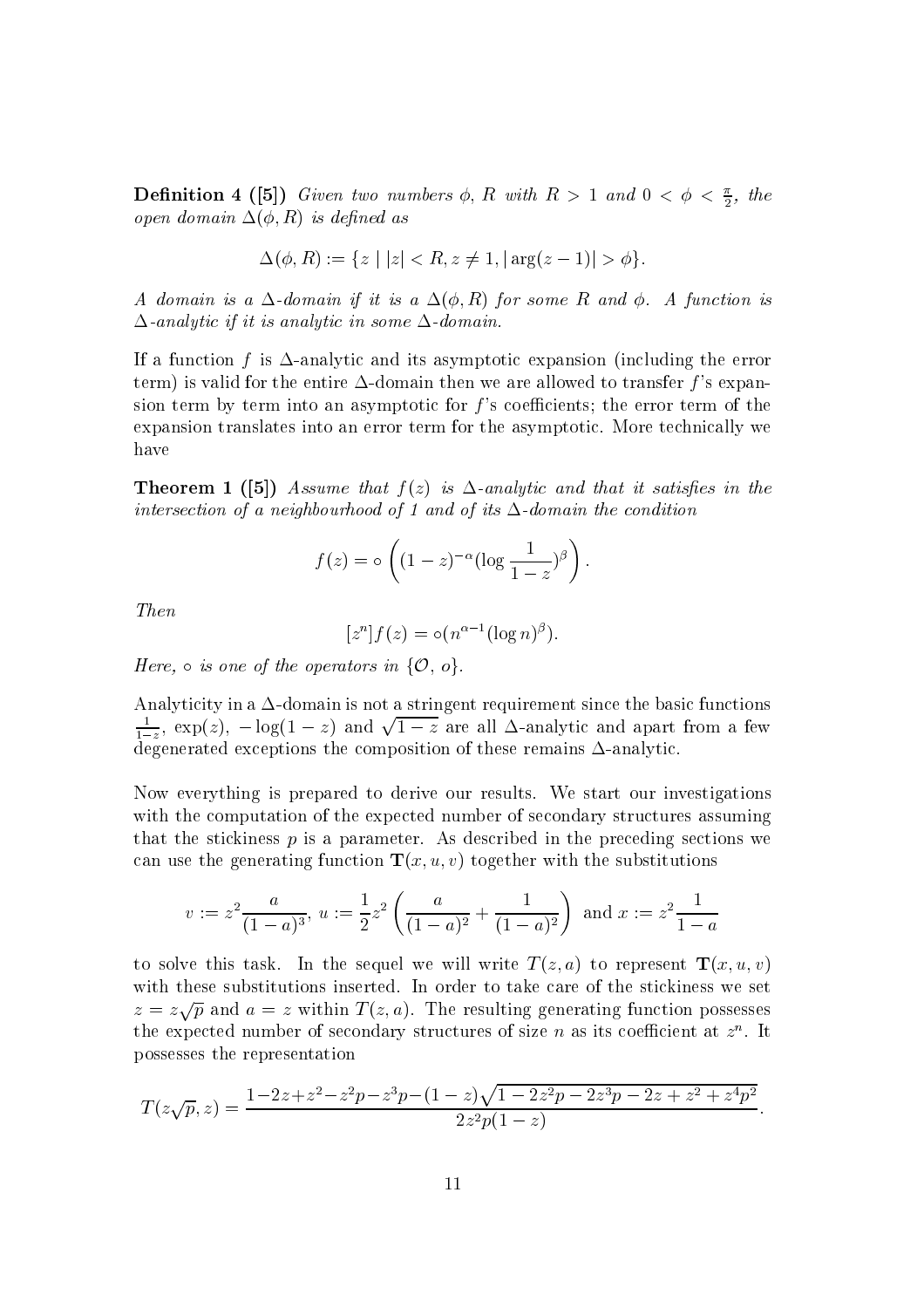The dominant singularity of that function is determined by a zero of the square root and is located at

$$
z = z_d(p) := \frac{1 - \sqrt{1 + 4\sqrt{p}} + 2\sqrt{p}}{2p} = \left(\frac{1 + \sqrt{1 + 4\sqrt{p}}}{2}\right)^{-2}
$$

The expansion of the function around  $z_d(p)$  is given by (terms relevant for the asymptotic of the coefficients only):

$$
-\frac{\sqrt{2}p^{1/4}}{\sqrt{\frac{1+4\sqrt{p}+2p}{\sqrt{1+4\sqrt{p}}}-1-2\sqrt{p}}}\left(1-\frac{z}{z_d(p)}\right)^{1/2}+\mathcal{O}\left(\left(1-\frac{z}{z_d(p)}\right)^{3/2}\right).
$$

The application of the methodology described at the beginning of this section yields:

**Lemma 1** Under the assumption of the Bernoulli-model with a stickiness p, the expected number of secondary structures of size n is asymptotically given by

$$
\frac{z_d(p)^{-n}}{\sqrt{\pi n^3}} \frac{p^{1/4}}{\sqrt{2\sqrt{\frac{1+4\sqrt{p}+2p}{\sqrt{1+4\sqrt{p}}}}-1-2\sqrt{p}}} + \mathcal{O}\left(z_d(p)^{-n}n^{-5/2}\right), n \to \infty.
$$

Note that this is just another representation of the asymptotic formula already presented in [27]. The next parameter that we will consider is the expected number of unpaired bases in a random secondary structure. Since each unpaired base is marked by variable a within  $T(z, a)$ , this number can be determined by differentiation with respect to  $a$ . The appropriate generating function is given by

$$
\left[\frac{\partial}{\partial a}T(z\sqrt{p},az)\right]_{a=1} = \frac{(z-1)^2(1+z(pz-1)) - (1+z(2pz+z-2))\Upsilon}{2p(z-1)^2z\Upsilon},
$$

$$
\Upsilon := \sqrt{1+z(-2+z(1+p(-2+z(-2+pz))))}.
$$

Again, the only dominant singularity is located at  $z = z_d(p)$ . The corresponding expansion is given by (terms relevant for the asymptotic only)

$$
\frac{p^{1/4}}{\sqrt{2}\sqrt{\sqrt{1+4\sqrt{p}}(1+4\sqrt{p}+2p)-1-6\sqrt{p}-8p}} \left(1-\frac{z}{z_d(p)}\right)^{-1/2} + \mathcal{O}\left(\left(1-\frac{z}{z_d(p)}\right)^{1/2}\right)
$$

Thus we find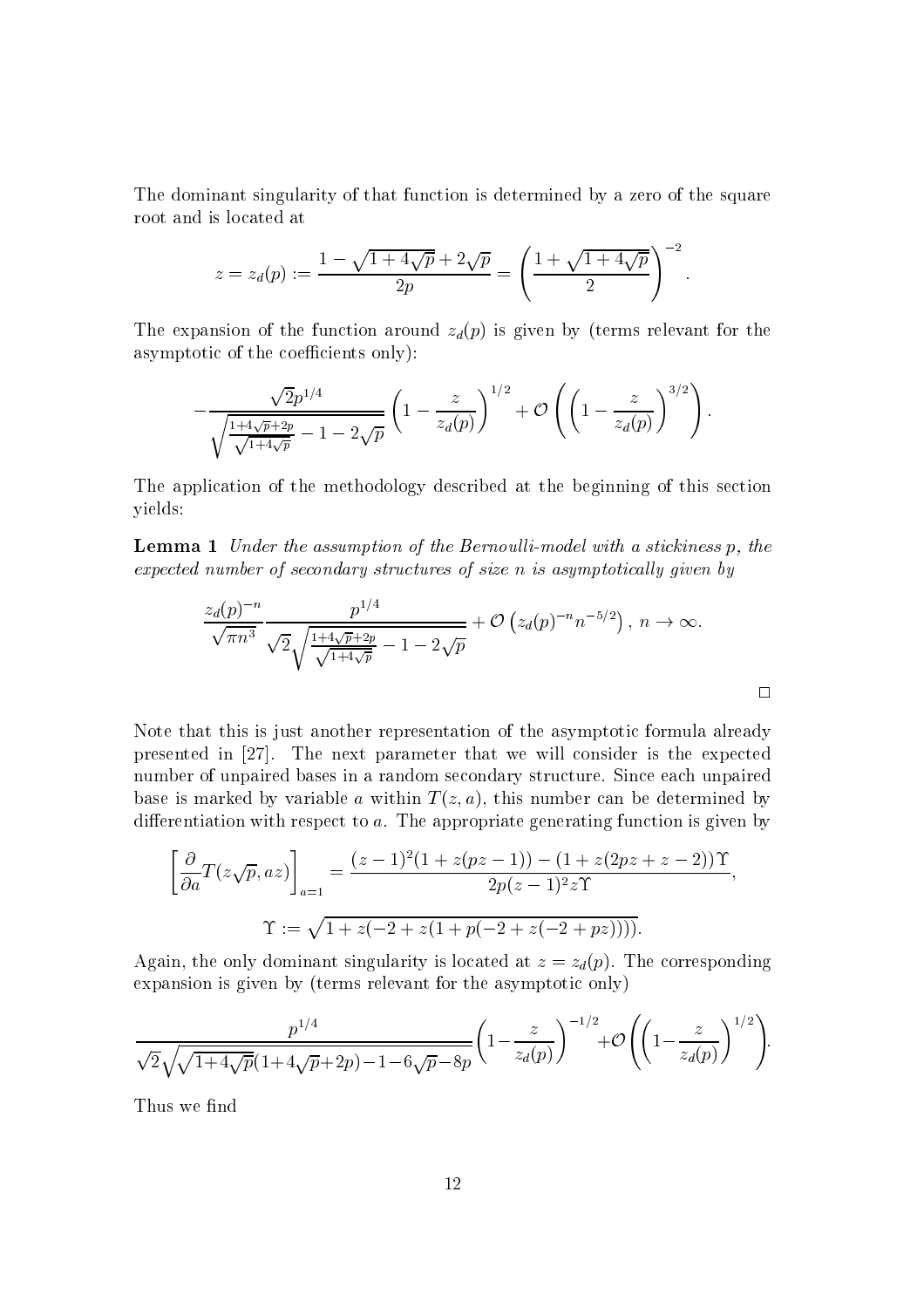

Figure 5: The portion of unpaired bases in a random structure depending on the stickiness p.

**Lemma 2** Under the assumption of the Bernoulli-model with a stickiness p, the expected number of unpaired bases in all secondary structures of size n is asymp*totically given by* 

$$
\frac{z_d(p)^{-n}}{\sqrt{\pi n}} \frac{p^{1/4}}{\sqrt{2\sqrt{1+4\sqrt{p}}(1+4\sqrt{p}+2p)-1-6\sqrt{p}-8p}} + \mathcal{O}\left(z_d(p)^{-n}n^{-3/2}\right), n \to \infty.
$$

We will compute the *averaged* expected number of unpaired bases in a random secondary structure of size  $n$  by dividing the two asymptotic formulae one by the other. Note that this yields the fraction of the expected values but not the expected value of the fraction.

**Theorem 2** Under the assumption of the Bernoulli-model with a stickiness p, the averaged number of unpaired bases in a secondary structure of size n is asymptotically given by

$$
\frac{n}{\sqrt{1+4\sqrt{p}}} + \mathcal{O}(1), n \to \infty.
$$

Note that this is not the same result as the one presented in [6] since there the authors have assumed a minimal hairpin-loop length of three. Figure 5 shows a plot of the slope  $\frac{1}{\sqrt{1+4\sqrt{p}}}$  which describes the portion of unpaired bases in the structure. In Table 1 you find some exact values of the averaged number of unpaired bases compared to our asymptotical equivalent as given in the previous theorem. We observe that the error made by our asymptotic is rather small,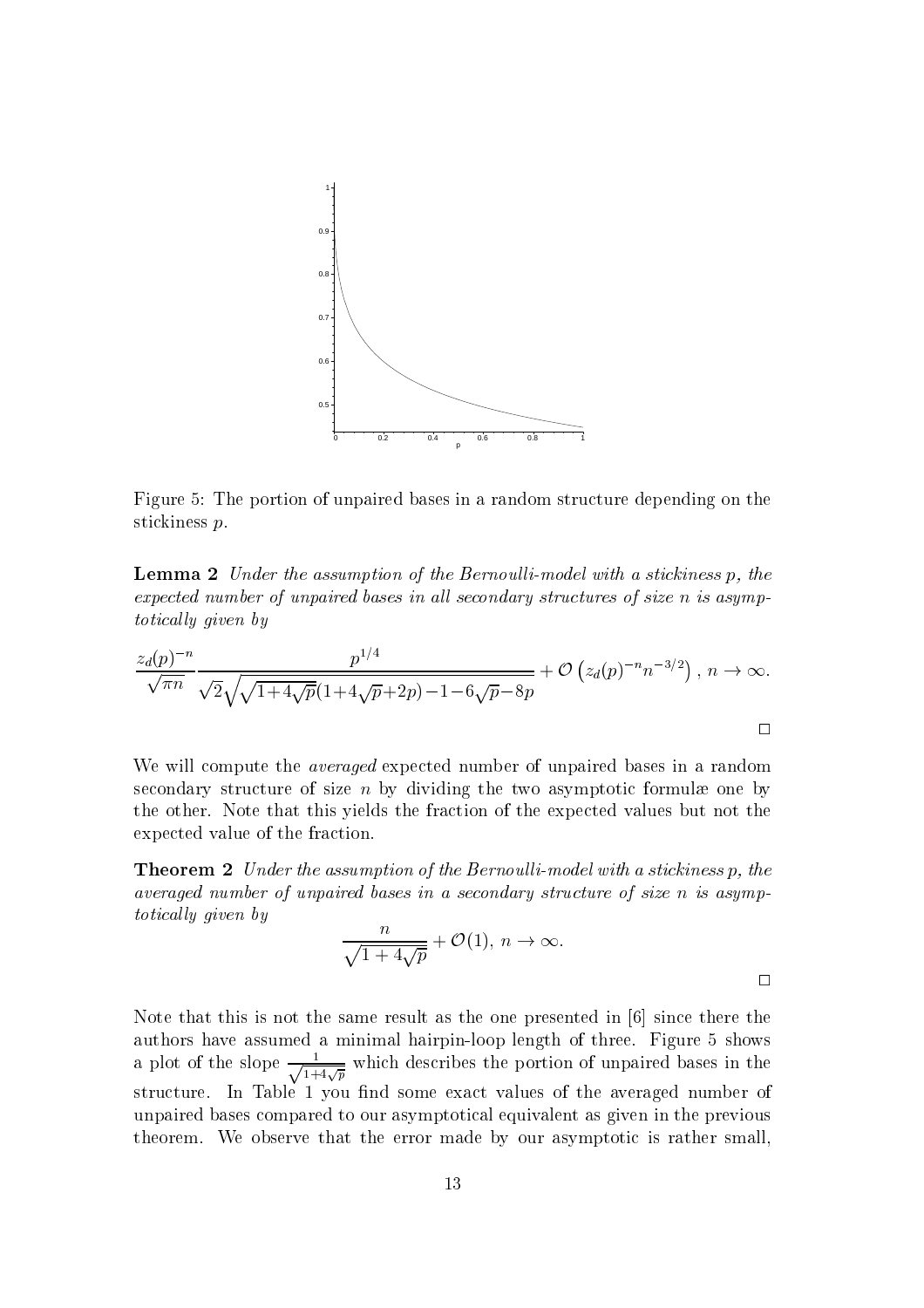| $\, n$ | $\sim$                                                                                                |  | $\sim$ |  |  | $\sim$ |  |  | $\sim$                                                                            |                                                                     |  |
|--------|-------------------------------------------------------------------------------------------------------|--|--------|--|--|--------|--|--|-----------------------------------------------------------------------------------|---------------------------------------------------------------------|--|
|        |                                                                                                       |  |        |  |  |        |  |  | $5.20$   1.16   $5.11$   $5.87$   1.15   $5.38$   $6.15$   1.14   $5.77$   $6.51$ |                                                                     |  |
| 50     | $\parallel$ 22.36   23.11   1.03   25.55   26.38   1.03   26.92   27.78   1.03   28.87   29.77   1.03 |  |        |  |  |        |  |  |                                                                                   |                                                                     |  |
| 100    |                                                                                                       |  |        |  |  |        |  |  |                                                                                   | 44.72 45.47 1.02 51.11 51.93 1.02 53.84 54.70 1.02 57.74 58.64 1.02 |  |

Table 1: Some exact values for the averaged number of unpaired bases compared to their asymptotic equivalent as given in Theorem 2. The columns labeled with  $\sim$  contain the asymptotical-, the columns labeled with  $=$  the exact values; the columns labeled with / contain the quotient of the exact divided by the asymptotical value, i.e. the relative error of the asymptotic. All entries are rounded to the second decimal place.

even for small values of  $n$ . This is of special interest for our case since functional RNA molecules tend to be short and thus a comparison of our results to real data like e.g. tRNA sequences as contained in the database of Sprinzl et al. [17] would become questionable if large values for  $n$  were required. The precision of all the other asymptotics which will be presented throughout this paper is always similar to the one discussed here. Next, we will see what influence on the number of hairpins in a secondary structure is implied by the stickiness. Since every hairpin possesses exactly one loop, it is sufficient to count the number of hairpin-loops. Such a loop is generated exactly at those positions of a secondary structure  $w \in \{(), |\}^*$  where we had to insert |<sup>+</sup> between a pair of brackets () in order to comply with condition (3) of Definition 1. Furthermore, the insertion of <sup>1</sup> is translated into generating functions by means of the geometric series  $\frac{a}{1-a}$ .<br>Thus we can mark each hairpin by variable *h* by changing each  $\frac{a}{1-a}$  into  $\frac{ha}{1-a}$  within the substitutions for *x*, *u* and get

$$
\frac{1-z}{2z^{2}p}\left[1-\frac{z^{2}p(1+hz)}{(z-1)^{2}}-\sqrt{\frac{1+z(-4+z(6+(-4+z)z+p^{2}z^{2}(-1+hz)^{2}-2p(z-1)^{2}(1+hz)))}{(z-1)^{4}}}\right]
$$

Taking the first partial derivative with respect to h and setting  $h = 1$  afterwards provides the desired generating function

$$
\frac{z}{2(z-1)}\left(1-\frac{1+z(pz-1)}{\sqrt{1+z(-2+z(1+p(-2+z(-2+pz))))}}\right)
$$

In this case the dominant singularity again stems from a zero of the square root and is located at  $z = z_d(p)$  also. The expansion at  $z_d(p)$  possesses the following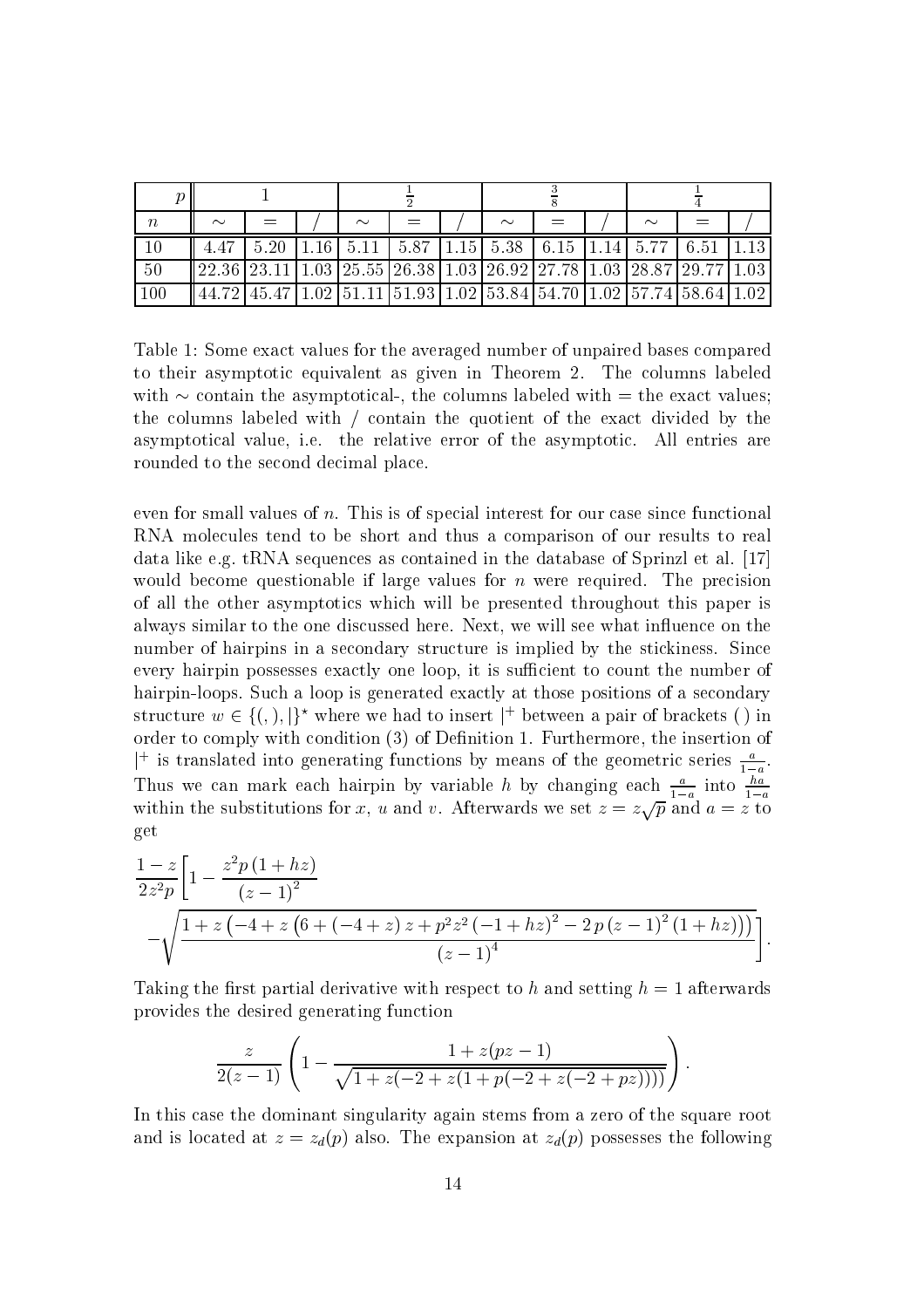term relevant for the asymptotic

$$
\frac{\left(\frac{p}{1+4\sqrt{p}}\right)^{1/4}}{2\sqrt{p}+\sqrt{1+4\sqrt{p}}-1}\left(1-\frac{z}{z_d(p)}\right)^{-1/2}+\mathcal{O}\left(\left(1-\frac{z}{z_d(p)}\right)^{1/2}\right).
$$

Thus, we have for the asymptotic of the coefficient

**Lemma 3** Under the assumption of the Bernoulli-model with a stickiness p, the expected number of hairpins in all secondary structures of size n is asymptotically *given* by

$$
\frac{z_d(p)^{-n}}{\sqrt{\pi n}} \frac{\left(\frac{p}{1+4\sqrt{p}}\right)^{1/4}}{2\sqrt{p} + \sqrt{1+4\sqrt{p}} - 1} + \mathcal{O}\left(z_d(p)^{-n} n^{-3/2}\right), n \to \infty.
$$

Dividing this quantity by the expected number of secondary structures of size  $n$ gives some insight into the behavior of a single structure. We have

**Theorem 3** Under the assumption of the Bernoulli-model with a stickiness p, the averaged number of hairpins in a secondary structure of size n is asymptotically given by

$$
\frac{\left(1 - \frac{1 + \sqrt{p}}{\sqrt{1 + 4\sqrt{p}}}\right)}{2 - \sqrt{p}} n + \mathcal{O}(1), n \to \infty.
$$

In Figure 6 the slope of this formula is plotted against p. In Figure 7 we find a plot of the number of bases which reside in a random secondary structure per single hairpin on the average. Due to the drastic increase of the number of unpaired bases for shrinking  $p$  we are faced with the question where all the unpaired bases reside. There are several possibilities. The length of the loops, bulges and tails may increase or the number of bulges may become larger. All possibilities will be considered in the following such that, at the end, the real behavior is known. At first, we will consider the number of bulges. The bulges are generated by the insertion of  $\vert$ <sup>\*</sup> into the semi-Dyck words and equivalently by the geometric series  $\frac{1}{1-a}$  for the generating functions. However, only the insertion of at least one generates a bulge. Thus we have to decompose  $|\star \text{ into } \{\varepsilon\} \cup |^+, \text{ i.e. } \frac{1}{1-a} \text{ into } 1 + \frac{a}{1-a}.$ <br>Then each bulge is marked by variable *b* by using  $1 + \frac{ba}{1-a}$  instead of  $\frac{1}{1-a}$  within the substitutions for x, u and v. Furthermore, the tails are generated by  $\vert^*$  also. Thus, these substitutions would overestimate the number of bulges; at two places (two tails) the series  $\frac{1}{1-a}$  is replaced even if it should remain unchanged. Since  $(1+\frac{ba}{1-a})^2(1-a+ba)^{-2} = (\frac{1}{1-a})^2$  we can get rid of this problem by multiplying the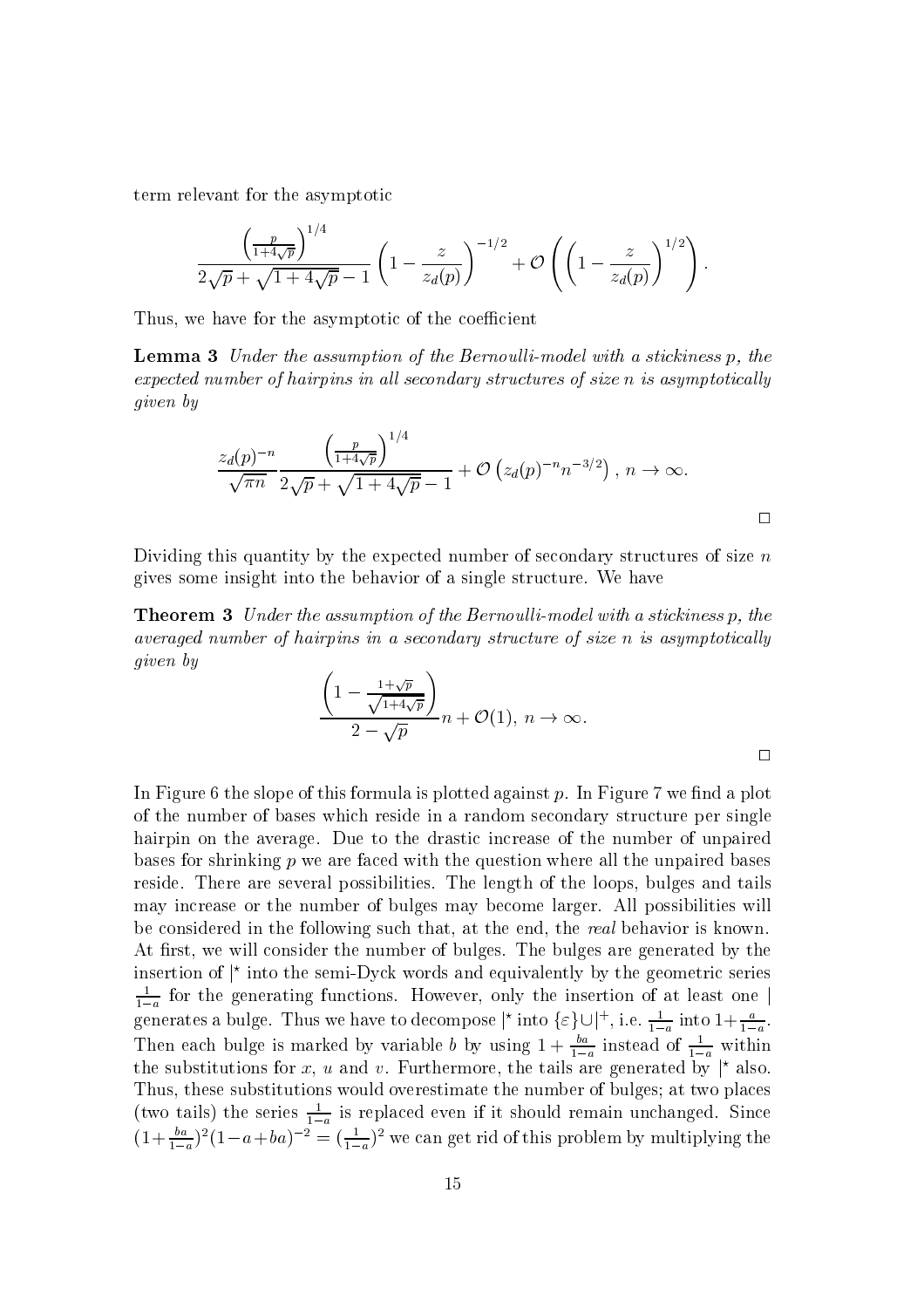

Figure 6: The slope of the number of hairpins in a random structure depending on the stickiness  $p$ .

Figure 7: The averaged number of bases per hairpin in a random structure depending on the stickiness  $p$ .

resulting generating function by  $(1 - a + ba)^{-2}$ . As done for the enumeration of hairpins we then have to set  $z = z\sqrt{p}$  and  $a = z$ , take the first partial derivative with respect to  $b$  and set  $b$  to 1 afterwards. This procedure yields the generating function in question which possesses the representation

$$
\frac{3-6z+3z^2-pz^2-2pz^3+\frac{-3+z(9+z(-9+3z+p(4+z-(5+p)z^2+2pz^3)))}{\sqrt{1-2z+z^2-2pz^2-2pz^3+p^2z^4}}}{2p(z-1)z}.
$$

Its expansion around the dominant singularity  $z_d(p)$  is given by (terms relevant for the asymptotic only)

$$
\frac{\sqrt{1+4\sqrt{p}}+2}{2(1+\sqrt{1+4\sqrt{p}}+\sqrt{p})}\left(p+4p^{3/2}\right)^{-1/4}\left(1-\frac{z}{z_d(p)}\right)^{-1/2}+\mathcal{O}\left(\left(1-\frac{1}{z_d(p)}\right)^{1/2}\right)
$$

The resulting asymptotic for the coefficient is given by

**Lemma 4** Under the assumption of the Bernoulli-model with a stickiness p, the expected number of bulges in all secondary structures of size n is asymptotically *given* by

$$
\frac{z_d(p)^{-n}}{\sqrt{\pi n}} \frac{\sqrt{1+4\sqrt{p}}+2}{2(1+\sqrt{1+4\sqrt{p}}+\sqrt{p})} (p+4p^{3/2})^{-1/4} + \mathcal{O}\left(z_d(p)^{-n}n^{-3/2}\right), n \to \infty.
$$

Averaging in the same way as before we find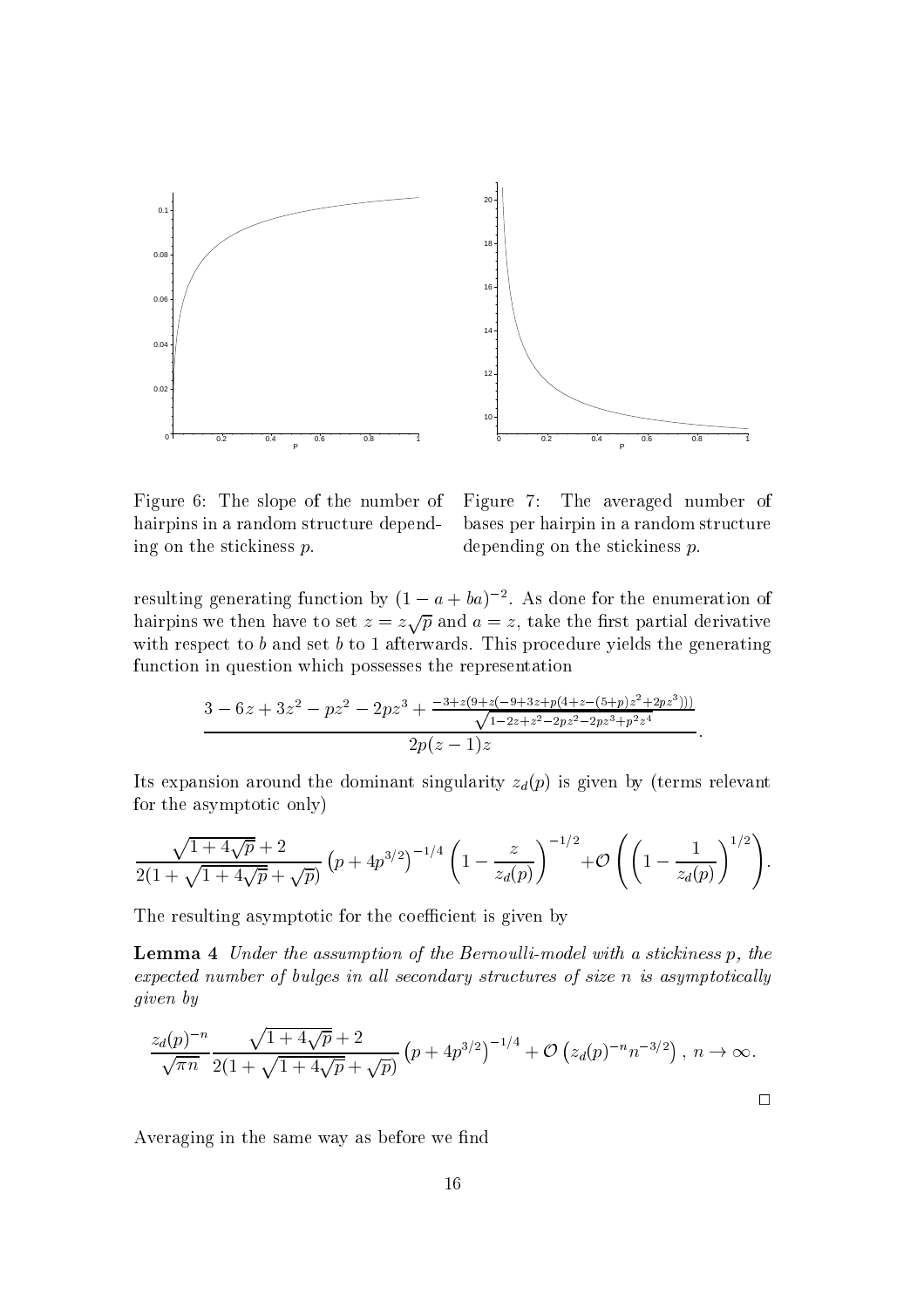

Figure 8: The slope of the number of bulges in a random structure depending on the stickiness  $p$ .

Figure 9: The quotient of the number of bulges and the number of hairpins depending on the stickiness  $p$ .

**Theorem 4** Under the assumption of the Bernoulli-model with a stickiness p, the averaged number of bulges in a secondary structure of size n is asymptotically *given* by

$$
\frac{4\sqrt{p} + \sqrt{1 + 4\sqrt{p}} - 1}{2 + \sqrt{1 + 4\sqrt{p}}(2 + 5\sqrt{p}) + 9\sqrt{p} + 4p}n + \mathcal{O}(1), n \to \infty.
$$

If we take a look at the plot of the slope of this quantity presented in Figure 8 we observe that at the beginning  $(p = 1)$  the number of bulges increases. We find numerically, that its maximum is given for  $p = 0.351557...$  For  $p =$ 0.1266911... it reaches again the level of  $p = 1$ . Figure 9 presents the quotient of the expected number of bulges and the expected number of hairpins which is given by

$$
\frac{1+(2\sqrt{p}-1)\sqrt{1+4\sqrt{p}}}{2p}
$$

As we can see, there are always more bulges than hairpins, with decreasing p the bulges are spreading more and more.

Next, we will consider the length of the loops and bulges. This can be done in a similar way like the one used to enumerate the number of hairpins and bulges. Instead of marking an entire loop or bulge by a variable, we have to mark the bases of them. For the hairpins this means to replace  $\frac{a}{1-a}$  by  $\frac{ha}{1-ha}$  within our substitutions for x, u and v. Again, we set  $z = z\sqrt{p}$ ,  $a = z$ , take the first partial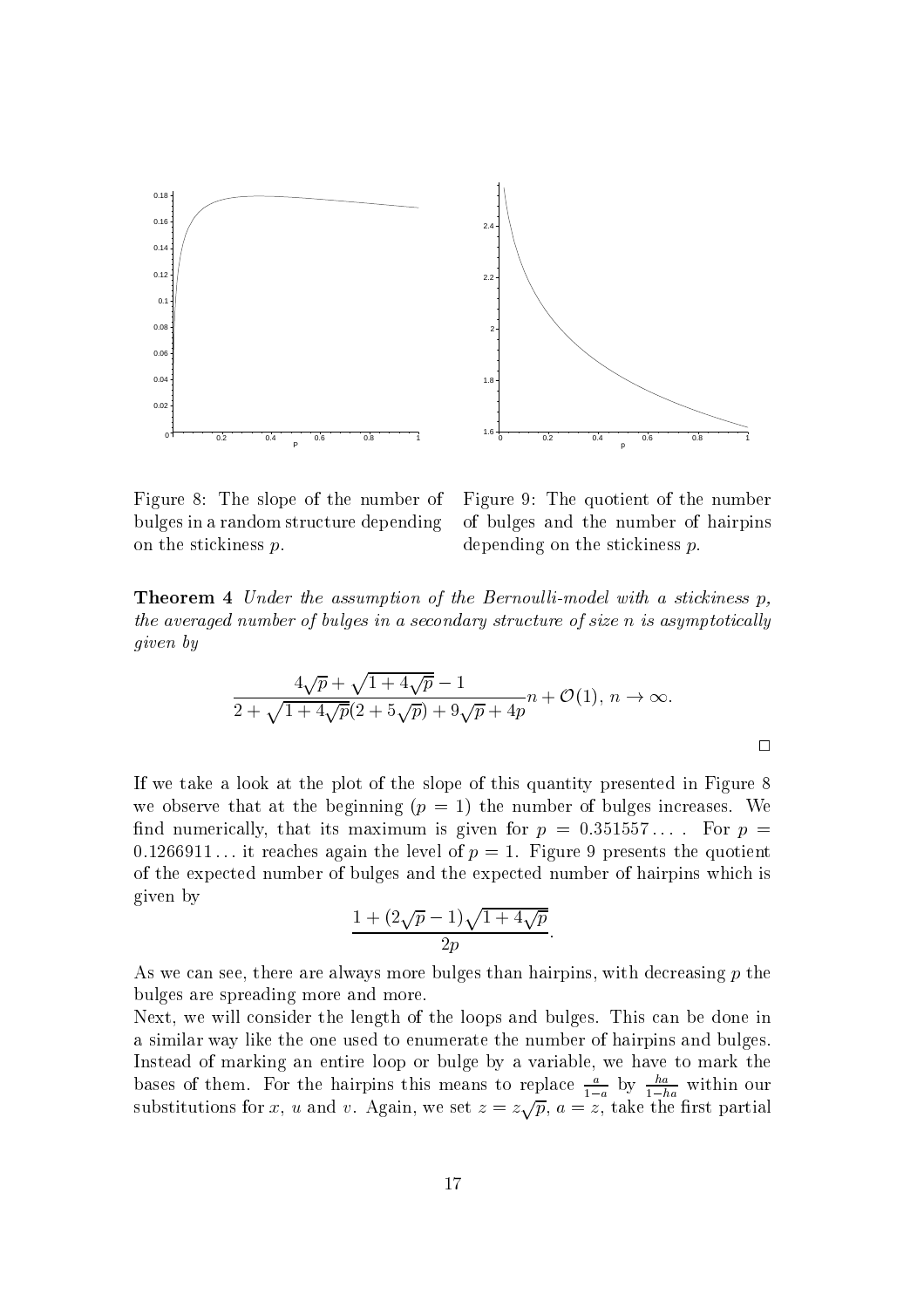derivative with respect to h and set  $h = 1$  afterwards. We find

$$
\frac{z(1-z+pz^2-\sqrt{1-2z+z^2-2pz^2-2pz^3+p^2z^4})}{2(1-z)^2\sqrt{1-2z+z^2-2pz^2-2pz^3+p^2z^4}}
$$

As expected, the dominant singularity is located at  $z_d(p)$  where the function possesses the expansion (terms relevant for the asymptotic only)

$$
\frac{(\sqrt{1+4\sqrt{p}}-1)^{-1}(1+\sqrt{1+4\sqrt{p}})^3}{2(3+\sqrt{1+4\sqrt{p}})^2(p+4p^{3/2})^{1/4}}\left(1-\frac{z}{z_d(p)}\right)^{-1/2}+\mathcal{O}\left(\left(1-\frac{z}{z_d(p)}\right)^{1/2}\right).
$$

Obviously, this expansion can be translated into an asymptotic for the coefficients and we can average by dividing the resulting expression by the expected number of structures.

We find a generating function where each unpaired base of a bulge is marked by variable b by replacing the geometric series  $\frac{1}{1-a}$  corresponding to the insertion of  $\vert^{\star}$  by  $\frac{1}{1-ba}$ . Again, we must take care of the overestimation which now can be corrected by the factor  $(\frac{1-ba}{1-a})^2$ . The procedure to find an asymptotic for the coefficients and the averaged number of bulges remains the same and its presentation is therefore left out. At the end, we find that (in the leading term of the asymptotic) the averaged loop-length and the averaged bulge-length behave in exactly the same way. We have

**Theorem 5** Under the assumption of the Bernoulli-model with a stickiness  $p >$  $0,$  the averaged asymptotical length of a hairpin-loop in a secondary structure of size n has the same leading term as the averaged asymptotical length of a bulge in a secondary structure of size n and is given by

$$
\frac{1+\sqrt{1+4\sqrt{p}}+2\sqrt{p}-2p}{4\sqrt{p}-2p}+\mathcal{O}(n^{-1}), n \to \infty.
$$

Note that this result implies that the ratio plotted in Figure 9 can also be considered as the ratio of unpaired bases residing in bulges compared to those residing in hairpin-loops. In  $[13]$  the loop-length and the length of bulges were determined for the combinatorial model, i.e. for the case  $p = 1$ . It was shown there, that the difference in the second order term of the asymptotical representations for the two quantities is rather small. A plot of the *expected* loop-length is presented in Figure 10. The realistic lower bound of 3 is reached at  $p = \frac{1}{4}(\sqrt{6}-2)^2 = 0.07576...$ Such a small value for the stickiness can only result from a quite asymmetric distribution of the bases. Before we will consider the effect of the stickiness to the order of a secondary structure we want to estimate the number of unpaired bases residing in the tails. The generating function enumerating this quantity results from subtracting the generating functions enumerating the unpaired bases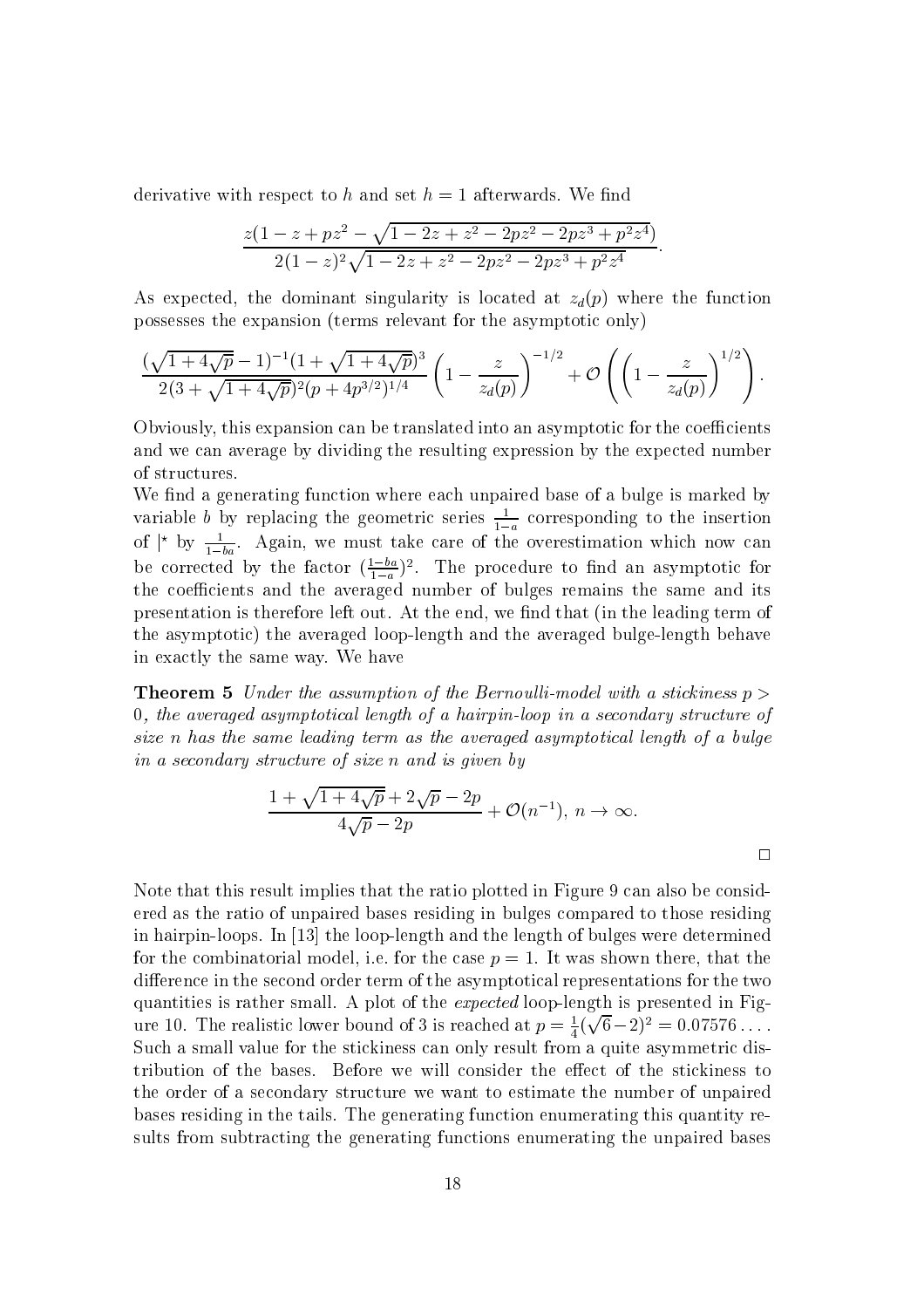



Figure 10: The length of a loop in a random secondary structure depending on the stickiness  $p$ .



in loops and bulges from the generating function which enumerates all unpaired bases and is given by

$$
\frac{1-2z+z^2-z^2p-z^3p-(1-z)\sqrt{1+z(-2+z(1+p(-2+z(-2+pz))))}}{pz(1-z)^2}
$$

Note that it is impossible to just subtract the asymptotical numbers of unpaired bases in loops and bulges from the asymptotical total number of unpaired bases to get a result, since the number of unpaired bases located in the tails is of smaller order and is therefore hidden within the  $\mathcal{O}$ -terms of these asymptotics. As a consequence, this subtraction simplifies to zero. The expansion of the generating function around its dominant singularity  $z_d(p)$  is given by (terms relevant for the asymptotic only)

$$
\frac{-16(1+4\sqrt{p})^{1/4}\sqrt{1+\sqrt{1+4\sqrt{p}}}}{(\sqrt{1+4\sqrt{p}}-1)^{3/2}(2\sqrt{1+4\sqrt{p}}+4\sqrt{p}-2)}\left(1-\frac{z}{z_d(p)}\right)^{1/2}+\mathcal{O}\left(\left((1-\frac{z}{z_d(p)}\right)^{3/2}\right).
$$

Applying the  $\mathcal{O}$ -transfer method and dividing by the expected number of secondary structures of size  $n$  finally yields

**Theorem 6** Under the assumption of the Bernoulli-model with a stickiness p, the averaged number of unpaired bases located in the tails of a secondary structure of size n is asymptotically given by

$$
\frac{8}{4\sqrt{p}+2\sqrt{1+4\sqrt{p}}-2} + \mathcal{O}(n^{-1}), n \to \infty.
$$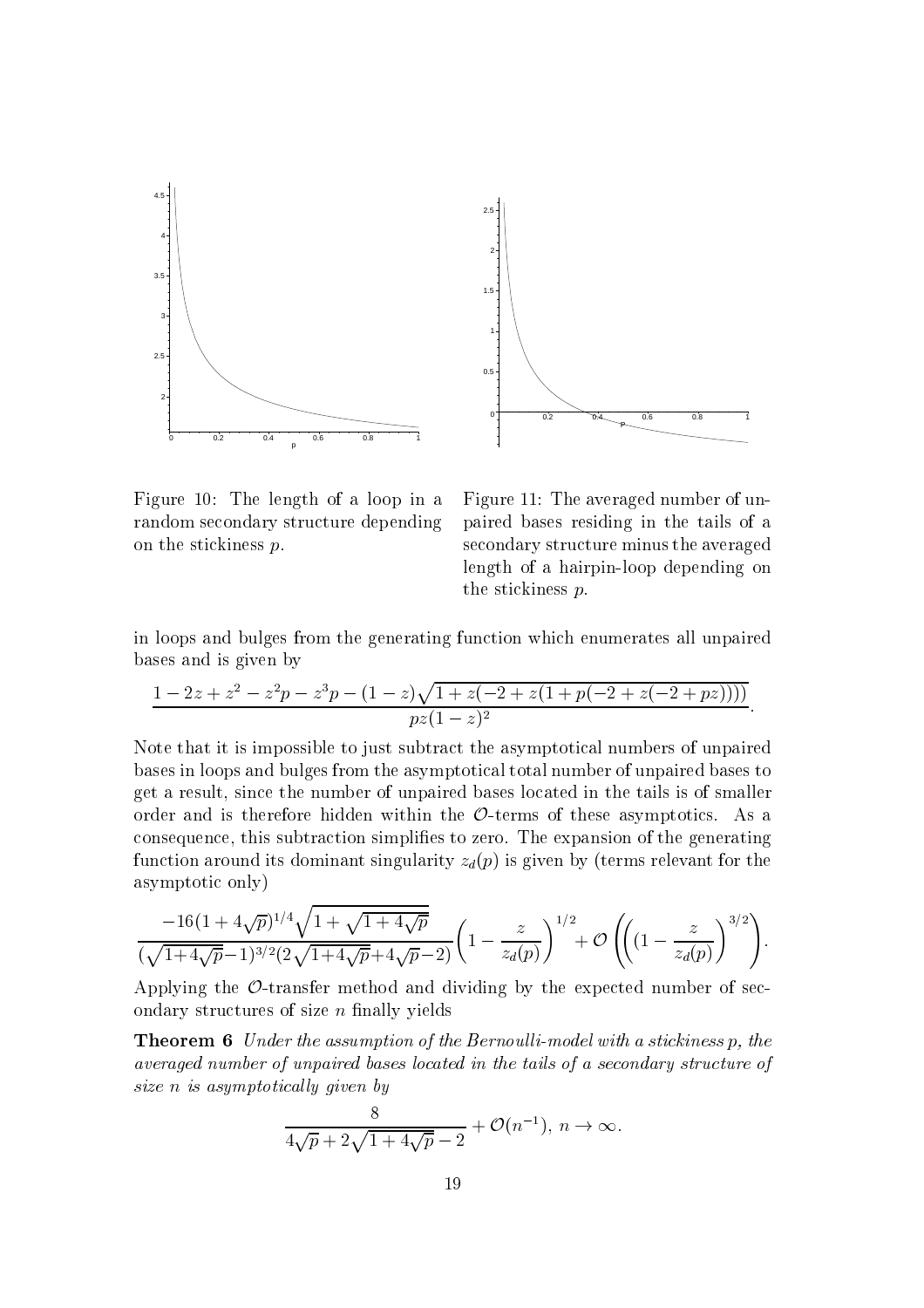If we take a look at the plot of this asymptotical number minus the asymptotical number of bases located in a loop as presented in Figure 11 we observe that for  $p = 1$  there are less bases located in both tails than in a random loop. We find that for  $p = (2 - \sqrt{2})^2 = 0.3431...$  both quantities become the same, for any value smaller than this the number of bases in the tails becomes larger than the number of unpaired bases in a random loop.

The last parameter that we want to consider is the order of a secondary structure. While all the parameters considered so far were related to specific substructures of the molecule, the order gives some information about the overall shape of it. We will determine the expected order (the quotient of the expected sum of orders of all structures divided by the expected number of structures) of a structure of size n and the expected number of secondary structures of size n and order  $k$  both depending on the stickiness  $p$ . In order to compute the first quantity we use the rightmost representation of  $\mathbf{R}_k(x, u, v)$  given in (1) together with the substitutions given in (2) and (3). Furthermore we set  $z = z\sqrt{p}$  and afterwards  $a = z$  which yields the following representation for the generating function  $R_k^{(p)}(z)$ , counting the expected number of secondary structures of order  $k$ 

$$
R_k^{(p)}(z) = \frac{\sqrt{z}}{1 - z} \frac{(1 - \varpi) \varpi^{2^{k-1}}}{\sqrt{\varpi} (1 - \varpi^{2^k})},
$$
  

$$
\varpi := (1 - \epsilon)/(1 + \epsilon), \epsilon := \sqrt{1 - 4 \frac{p^2 z^5}{(-1 + z(2 + z(-1 + p + pz)))^2}}.
$$

We have to consider  $[z^n] \sum_{k>1} k R_k^{(p)}(z)$  which provides the expected sum of the orders of all secondary structures of size  $n$ . By trivial expansions we find

$$
\sum_{k\geq 1} k R_k^{(p)}(z) = \frac{\sqrt{z}}{1-z} \frac{1-\varpi}{\sqrt{\varpi}} \sum_{\substack{k\geq 1\\j\geq 0}} k \varpi^{2^{k-1}(1+2j)}.
$$

The method of choice to handle sums like  $\sigma$  is the Mellin summation technique surveyed in [3]. This technique is based on a direct correspondence between the asymptotic expansion of a function (at either 0 or  $\infty$ ) and the singularities of the transformed function. Furthermore, the so-called *separation property* of the Mellin transform which leads to a closed-form representation of the transform of certain kind of sums (so-called *harmonic sums*) using zeta functions is essential. In our specific example we compute the Mellin transform of  $\sigma(e^{-t})$  which is given by

$$
\mathcal{M}(s) := \frac{2^s}{2^s - 1} \zeta(s) \Gamma(s), \, \Re(s) > 1,
$$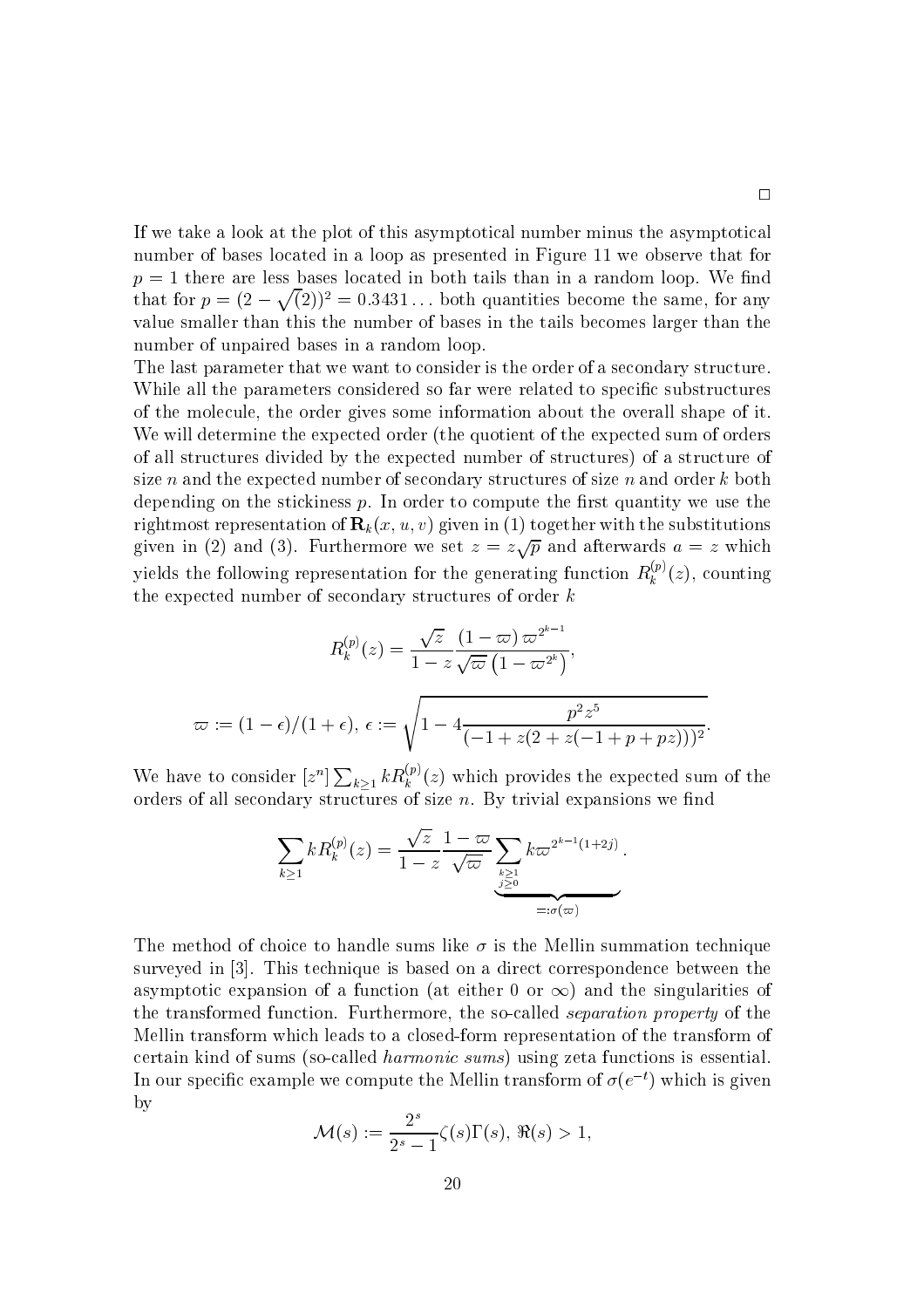for  $\zeta$  the Riemann zeta function and  $\Gamma(s)$  the complete gamma function.  $\mathcal{M}(s)$ possesses poles for  $s = 1$ ,  $s = 0$ ,  $s = -k$ ,  $k \in \mathbb{N}$  and  $s = \frac{2\pi ik}{\ln(2)} =: \chi_k, k \in \mathbb{Z}\setminus\{0\}.$ According to the methodology an expansion of  $\sigma(e^{-t})$  for  $t \to 0$  is given by the sum of the residues of  $\mathcal{M}(s)t^{-s}$  at these poles. We find for those residues:

$$
s = 1 : 2t^{-1},
$$
  
\n
$$
s = 0 : \frac{2\ln(t) + 2\gamma - 2\ln(\pi) - 3\ln(2)}{4\ln(2)}
$$
  
\n
$$
s = -1 : -\frac{1}{12}t,
$$
  
\n
$$
s = -3 : \frac{1}{5040}t^3 \text{ and}
$$
  
\n
$$
s = \chi_k : \frac{\zeta(\chi_k)\Gamma(\chi_k)}{\ln(2)}t^{-\chi_k}.
$$

In general, the residue for  $s = -2n$ ,  $n \in \mathbb{N}$ , is 0 and that for  $s = -2n - 1$ .  $n \in \mathbb{N}_0$ , is in  $\mathcal{O}(t^{2n+1})$ . The expansion of  $\sigma(e^{-t})$  at  $t=0$  given by the sum of these expressions must be translated into an expansion around the dominant singularity of  $\sum_{k>1} k R_k^{(p)}(z)$ . The location of this singularity can be determined in the following way: Obviously.

$$
[z^n]T(z\sqrt{p}, z) \leq [z^n] \sum_{k \geq 1} k R_k^{(p)}(z) \leq n[z^n]T(z\sqrt{p}, z)
$$

holds. Since  $T(z\sqrt{p}, z)$  and  $z\frac{d}{dz}T(z\sqrt{p}, z)$  have the same dominant singularity  $z_d(p)$  and since  $[z^n]z\frac{d}{dz}T(z\sqrt{p}, z) = n[z^n]T(z\sqrt{p}, z)$ , we can conclude that  $z_d(p)$  is the dominant singularity of  $\sum_{k\geq 1} k R_k^{(p)}(z)$ , too. At  $z = z_d(p)$  the square root  $\epsilon$  evaluates to zero. Thus we expand  $t = -\ln((1-\epsilon)/(1+\epsilon))$  around  $\epsilon = 0$  to find that  $t = 2\epsilon + \mathcal{O}(\epsilon^3)$ . By expanding  $\epsilon$  around  $z_d(p)$  we finally find

$$
t = \underbrace{(3 + \sqrt{1 + 4\sqrt{p}})}_{=:c_1} \left(\frac{1}{p} + \frac{4}{\sqrt{p}}\right)^{1/4} \left(1 - \frac{z}{z_d(p)}\right)^{1/2} + \mathcal{O}\left(\left(1 - \frac{z}{z_d(p)}\right)^{3/2}\right). (4)
$$

The factor  $\frac{\sqrt{z}}{1-z} \frac{1-\omega}{\sqrt{\omega}}$  possesses the following leading term of its expansion at  $z_d(p)$ 

$$
4\frac{(1+4\sqrt{p})^{1/4}\sqrt{1+\sqrt{1+4\sqrt{p}}}}{(\sqrt{1+4\sqrt{p}}-1)^{3/2}}\left(1-\frac{z}{z_d(p)}\right)^{1/2}.
$$
 (5)

By setting t to its equivalent (4) within all the residues given above, summing the resulting expressions and multiplying with the expansion (5) we finally find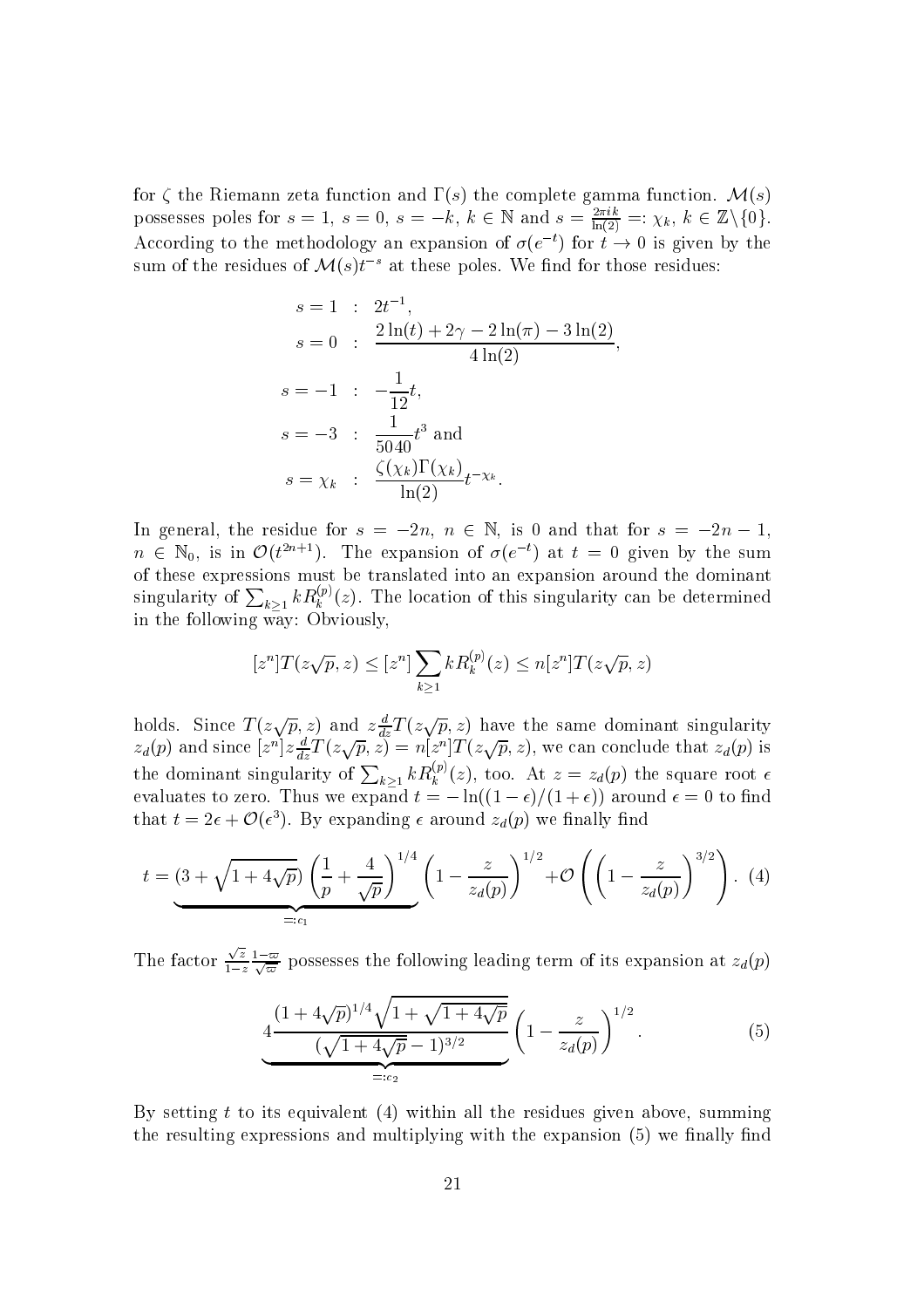the expansion of our generating function around its dominant singularity. This expansion is given by

$$
2\frac{c_2}{c_1} + \frac{c_2\left(1 - \frac{z}{z_d(p)}\right)^{1/2}\ln\left(1 - \frac{z}{z_d(p)}\right)}{4\ln(2)} + \frac{2\ln(c_1) + 2\gamma - \ln(\pi^2) - \ln(8)}{4\ln(2)}c_2\left(1 - \frac{z}{z_d(p)}\right)^{1/2} + \frac{c_2}{\ln(2)}\sum_{k \neq 0} \zeta(\chi_k)\Gamma(\chi_k)e^{-2\pi i k \log_2(c_1)}\left(1 - \frac{z}{z_d(p)}\right)^{\frac{1 - \chi_k}{2}}.
$$

This expansion can be translated into an asymptotic for the coefficients by means of the  $\mathcal{O}\text{-}$ -transfer method. By dividing the resulting expressions by the expected number of secondary structures of size  $n$  we finally find

**Theorem 7** Under the assumption of the Bernoulli-model with a stickiness p, the averaged order of a secondary structure of size n is asymptotically given by

$$
\log_4\left(\frac{32\pi^2}{(3+\sqrt{1+4\sqrt{p}})^2}\sqrt{\frac{p}{1+4\sqrt{p}}n}\right) - \frac{\gamma+2}{2\ln(2)} + \Theta\left(\log_2\left(\frac{n}{c_1^2}\right)\right) + \mathcal{O}(n^{-1})
$$

 $n \rightarrow \infty$ . Here,  $c_1 = (3 + \sqrt{1+4\sqrt{p}})\left(\frac{1}{p} + \frac{4}{\sqrt{p}}\right)^{1/4}$  and  $\Theta(x)$  is the periodic function of very small modulus with the following Fourier series:

$$
\Theta(x) = \frac{1}{\ln(2)} \sum_{k \neq 0} (\chi_k - 1) \Gamma\left(\frac{\chi_k}{2}\right) \zeta(\chi_k) e^{\pi i k x}, \ \chi_k := \frac{2\pi i k}{\ln(2)}.
$$

Only the constant term of this asymptotic and the period of  $\Theta$  depend on p. Thus the stickiness affects only marginally the averaged order of a random secondary structure. Figure 12 shows how a change of the stickiness relocates  $\Theta$ , in Figure 13 you find a plot of the constant term without the contribution of  $\Theta$  against the stickiness  $p$ .

Finally, we will study the expected number of structures of given order k. For that purpose we return to the representation of  $\mathbf{R}_k(x, u, v)$  based on the Chebyshev polynomial as given in  $(1)$ . Applying the substitutions given in  $(2)$  and  $(3)$ , setting z to  $z\sqrt{p}$  and setting a to z afterwards yields the following representation of the generating function of the expected number of secondary structures of  $\sigma$  order  $k$ 

$$
R_k^{(p)}(z) = \frac{\sqrt{z}}{z-1} U_{2^k-1}^{-1} \left( \frac{-1+2z-z^2+pz^2+pz^3}{2z^{5/2}p} \right)
$$

The dominant singularity  $z_k(p)$  of that function results from a zero of the Chebyshey polynomial for which it is known that

$$
U_n\left(\cos\left(\frac{\pi m}{n+1}\right)\right) = 0, \ 1 \le m \le n,
$$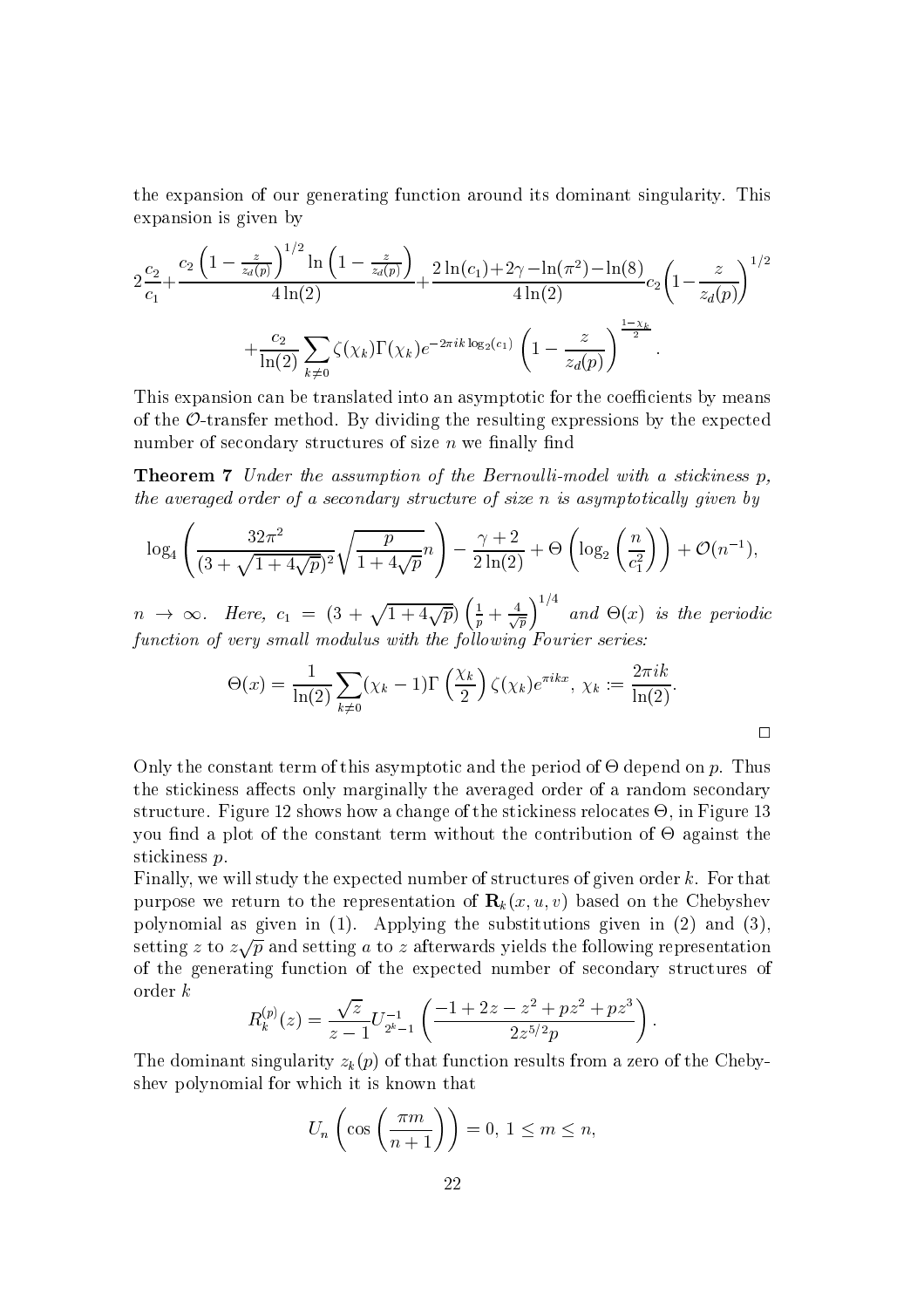

Figure 12: A plot of  $\Theta(x)$  for  $p = \frac{1}{6}$ (right) and  $p = \frac{2}{3}$  (left).

Figure 13: The constant term (without  $\Theta(x)$  of the averaged order depending on the stickiness  $p$ .

holds. Therefore we have to find the smallest solution of

$$
\underbrace{\frac{-1+2z-z^2+pz^2+pz^3}{2z^{5/2}p}}_{=:f(z,p)} = \cos(m2^{-k}\pi), \ 1 \le m \le 2^k - 1
$$

This is not a trivial task, since it is equivalent to determine the roots of a polynomial of sixth degree. However, by discussing the equations  $f(z,p) = \cos(m2^{-k}\pi)$ for  $1 \leq m \leq 2^{k} - 1$ , it will be possible to get a quite precise approximation of this solution. Assuming that  $p > 0$ , we find for all p that  $f(z, p) = -1$  has the smallest solution  $z = \frac{1-\sqrt{1+4\sqrt{p}}+2\sqrt{p}}{2p}$  =:  $z_{\ell}(p)$ . Furthermore, the smallest solution<br>of  $f(z,p) = 1$  is given by  $z = 1$  for all p. Now, since  $f'(z) \ge 0$  for  $z \in [z_{\ell}(p), 1]$  and all  $p$ , we know that  $f$  is a monotone increasing function within this interval. Thus, the smallest solutions of  $f(z,p) = \cos(m2^{-k}\pi)$  result from the choice  $m = 2^k - 1$ since this minimizes the value of the cosine. So the dominant singularity  $z_k(p)$  is the smallest real solution of  $f(z,p) = \cos((2^k-1)2^{-k}\pi) = -\cos(2^{-k}\pi)$ . Implied by properties of the cosine we find that the sequence  $f(z_k(p), p)$  is monotone decreasing with respect to k. Furthermore, we can argue that  $z_k(p)$  is a monotone decreasing sequence itself by means of the positivity of the first derivative  $f'$  for all values in the interval  $[z_{\infty}(p), z_1(p)] \subseteq [z_{\ell}(p), 1]$ . Since the value of  $f''(z, p)$  is negative for all p and all z in that interval, we can conclude that  $\frac{f(z_k(p)) - f(z_\infty(p))}{z_k(p) - z_\infty(p)} \ge$ <br> $f'(z_k(p))$  for all possible k and p. Now setting  $f(z_k(p)) = -\cos(2^{-k}\pi)$  and expanding the cosine finally proves  $0 \le z_k(p) - z_\infty(p$  $z_k(p) \stackrel{p \to 0}{\longrightarrow} 1$  for each k.

The next step is to find an expansion of  $R_k^{(p)}(z)$  around  $z_k(p)$ . Based on the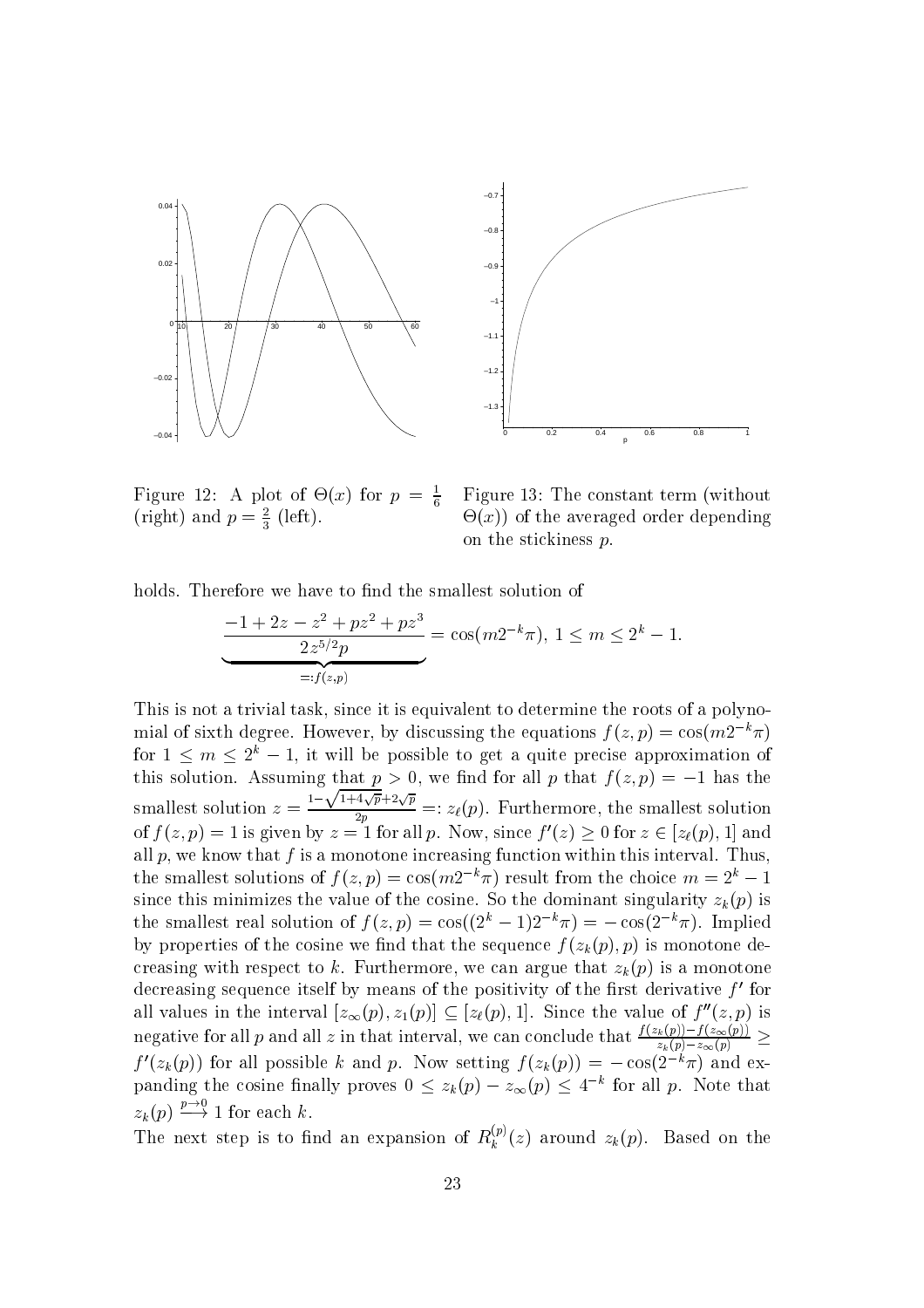representation  $[1, 22.3.16]$ 

$$
U_n(x) = \frac{\sin((n+1)\arccos(x))}{\sin(\arccos(x))}
$$

we find

$$
\lim_{z \to z_k(p)} \frac{\left(1 - \frac{z}{z_k(p)}\right)}{\left(f(z, p) + \cos\left(2^{-k}\pi\right)\right)} = \frac{-4z_k(p)^{5/2}p}{5 - 6z_k(p) + z_k(p)^2 - pz_k(p)^2 + pz_k(p)^3}
$$
(6)

and

$$
\lim_{x \to -\cos(2^{-k}\pi)} (x + \cos(2^{-k}\pi)) \frac{\sin(\arccos(x))}{\sin(2^k \arccos(x))} = -2^{-k} \sin^2(2^{-k}\pi)
$$

Together with the factor  $\sqrt{z}/(z-1)$  we find in that way the expansion of  $R_k^{(p)}(z)$ at  $z_k(p)$ 

$$
\frac{1}{\left(1-\frac{z}{z_k(p)}\right)}\frac{-4z_k(p)^3p2^{-k}\sin^2(2^{-k}\pi)}{(1-z_k(p))^2(pz_k(p)^2+z_k(p)-5)},
$$

and by means of the  $\mathcal{O}\text{-transfer}$  the following result

**Theorem 8** Under the assumption of the Bernoulli-model with stickiness  $p > 0$ . the expected number of secondary structures of size  $n$  and order  $k$  is asymptotically given by

$$
z_k(p)^{-n} \frac{-4z_k(p)^3 p2^{-k} \sin^2(2^{-k}\pi)}{(1-z_k(p))^2 (p z_k(p)^2 + z_k(p) - 5)}, n \to \infty.
$$

Here,  $z_k(p)$  is the smallest real solution of the equation

$$
\frac{-1+2z-z^2+pz^2+pz^3}{2z^{5/2}p}=-\cos(2^{-k}\pi).
$$

The following approximation for  $z_k(p)$  holds:

$$
0 \le z_k(p) - \frac{1 - \sqrt{1 + 4\sqrt{p}} + 2\sqrt{p}}{2p} \le 4^{-k}.
$$

Some numerical values of  $z_k(p)$  can be found in the table of Figure 14. By means of Theorem 8 it becomes possible to connect the result for the expected order to some sort of density function which results from the quotient of the expected number of structures of order  $k$  and the expected number of structures. A plot of that density is shown in Figure 15. The different curves correspond to structures of size  $n = 100$  and the probabilities  $p = \frac{j}{10}$  for  $j = 1, 2, ..., 10$  from left to right.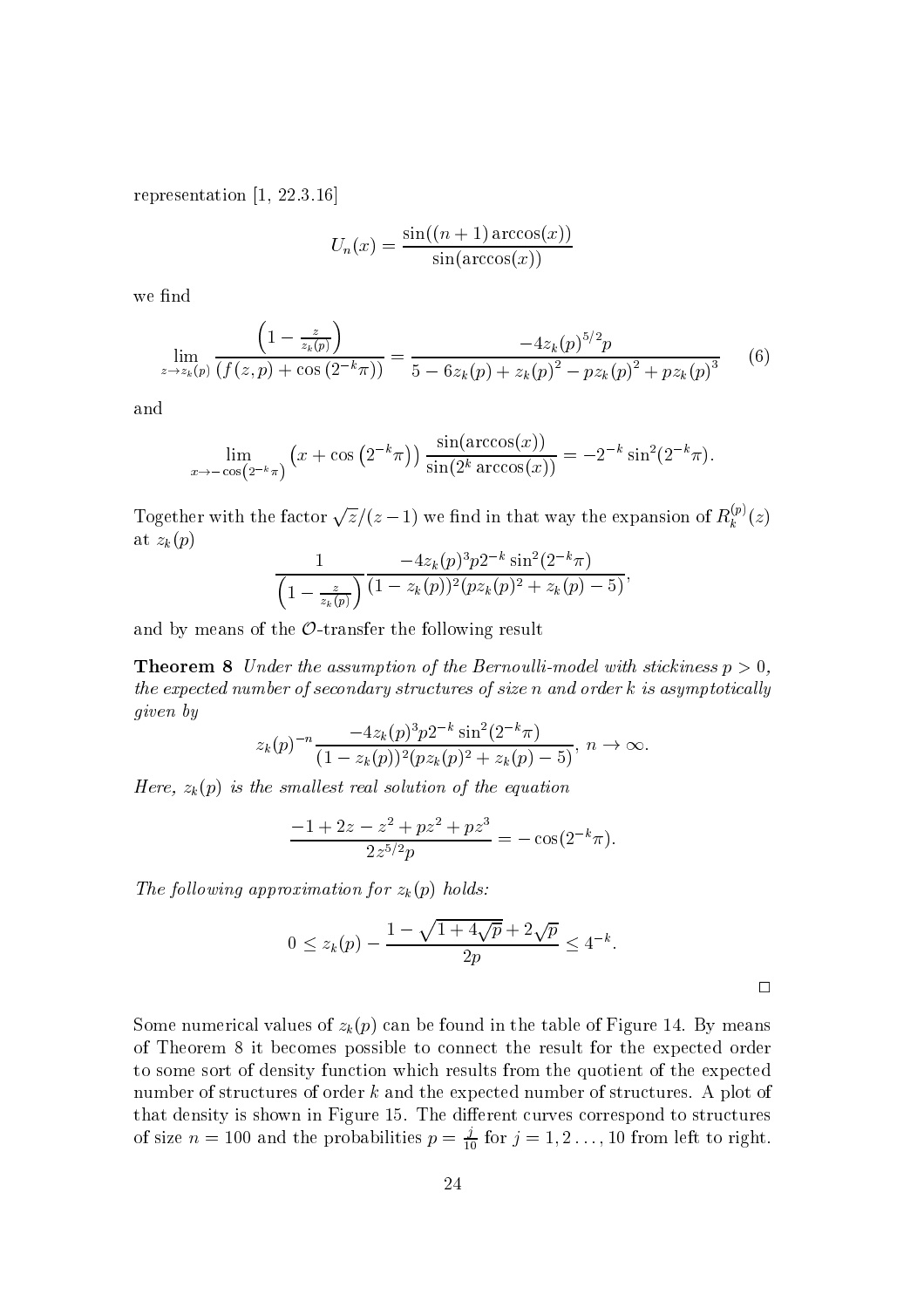|                        | р              |                |                |                |                |                |                |                |                |         |
|------------------------|----------------|----------------|----------------|----------------|----------------|----------------|----------------|----------------|----------------|---------|
| $\boldsymbol{k}$       | $\frac{1}{10}$ | $\frac{2}{10}$ | $\frac{3}{10}$ | $\frac{4}{10}$ | $\frac{5}{10}$ | $\frac{6}{10}$ | $\frac{7}{10}$ | $\frac{8}{10}$ | $\frac{9}{10}$ | 1       |
| 1                      | 0.70759        | 0.63611        | 0.59138        | 0.55877        | 0.53317        | 0.51215        | 0.49437        | 0.47898        | 0.46545        | 0.45339 |
| 2                      | 0.65404        | 0.57850        | 0.53270        | 0.50000        | 0.47470        | 0.45417        | 0.43696        | 0.42220        | 0.40930        | 0.39788 |
| 3                      | 0.64155        | 0.56537        | 0.51951        | 0.48690        | 0.46176        | 0.44140        | 0.42438        | 0.40980        | 0.39708        | 0.38584 |
| 4                      | 0.63848        | 0.56216        | 0.51629        | 0.48371        | 0.45861        | 0.43831        | 0.42133        | 0.40680        | 0.39413        | 0.38292 |
| 5                      | 0.63772        | 0.56136        | 0.51549        | 0.48292        | 0.45783        | 0.43754        | 0.42058        | 0.40605        | 0.39339        | 0.38220 |
| 6                      | 0.63753        | 0.56116        | 0.51529        | 0.48272        | 0.45764        | 0.43735        | 0.42039        | 0.40587        | 0.39321        | 0.38202 |
| 7                      | 0.63748        | 0.56111        | 0.51524        | 0.48267        | 0.45759        | 0.43730        | 0.42034        | 0.40582        | 0.39317        | 0.38198 |
| 8                      | 0.63747        | 0.56110        | 0.51523        | 0.48266        | 0.45758        | 0.43729        | 0.42033        | 0.40581        | 0.39315        | 0.38196 |
| 9                      | 0.63746        | 0.56110        | 0.51523        | 0.48266        | 0.45757        | 0.43728        | 0.42032        | 0.40581        | 0.39315        | 0.38196 |
| 10                     | 0.63746        | 0.56110        | 0.51523        | 0.48266        | 0.45757        | 0.43728        | 0.42032        | 0.40581        | 0.39315        | 0.38196 |
| $\bullet$<br>$\bullet$ | $\bullet$      |                | $\bullet$      |                |                |                |                | $\bullet$      |                | ٠       |
| $\infty$               | 0.63746        | 0.56110        | 0.51523        | 0.48266        | 0.45757        | 0.43728        | 0.42032        | 0.40581        | 0.39315        | 0.38196 |

Figure 14: Some numerical values of  $z_k(p)$  together with the corresponding approximation for  $k \to \infty$  (last row).



Figure 15: The density of the order for structures of size 100 and  $p = \frac{j}{10}$ ,  $j =$  $1, 2, \ldots, 10$  (from left to right).

We observe that the density is quite peaky such that we have to expect a small variance. Furthermore, in accordance with our results for the averaged order the influence of the stickiness  $p$  is rather poor. We want to conclude this section by remarking that for the case  $p = 1$  the variance has been determined in [13]. It was shown there, that the variance is asymptotically given by  $0.17939...$  plus an oscillating function of small modulus.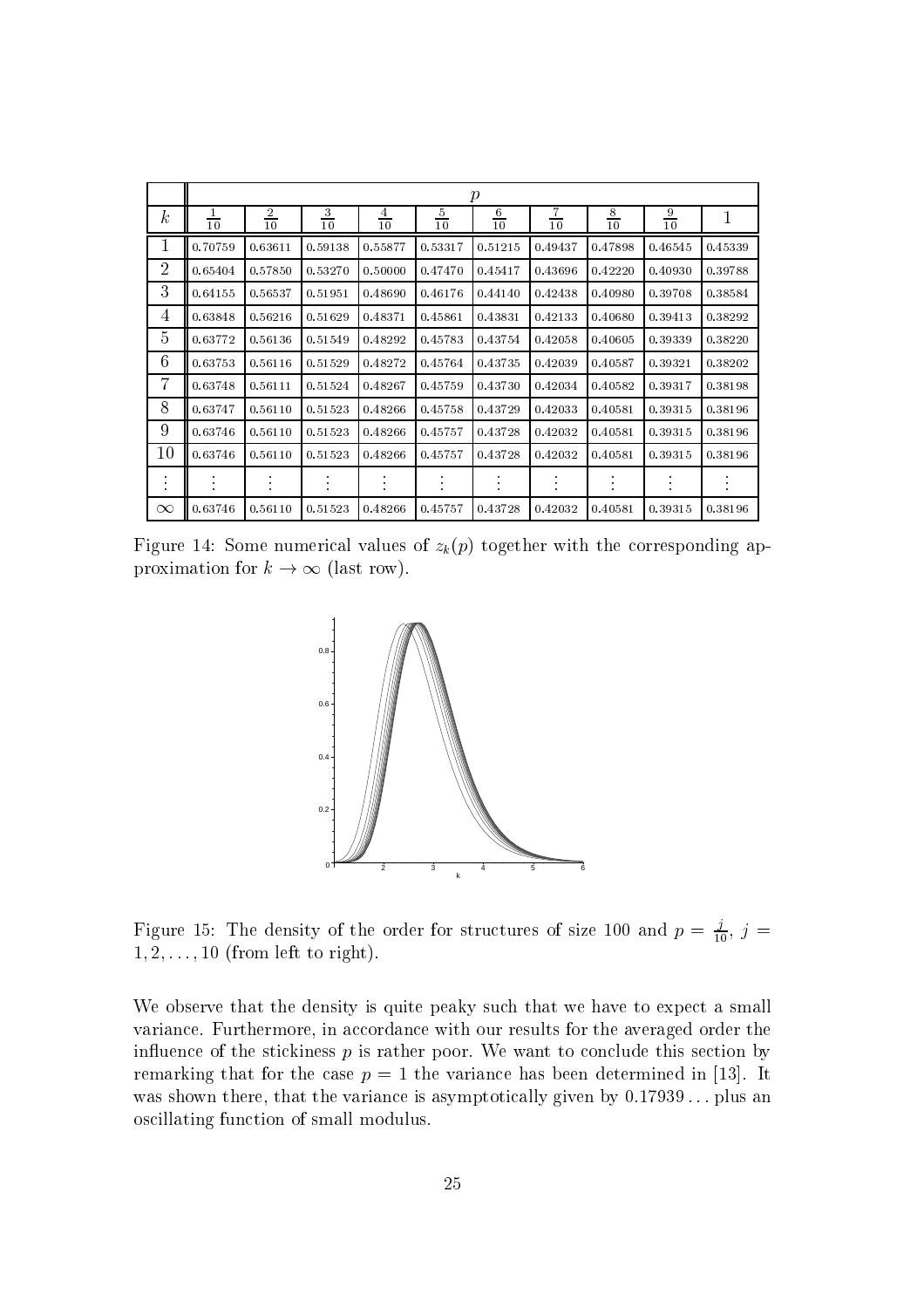|                          | total   | average                          |
|--------------------------|---------|----------------------------------|
|                          |         | (percentage)                     |
| number of unpaired bases | 1542431 | $(52.23\% \text{ of all bases})$ |
| number of paired bases   | 1410624 | $(47.77\% \text{ of all bases})$ |
| number of hairpins       | 66391   | 52.19 hairpins per structure     |
| number of bulges         | 232955  | 183.14 bulges per structure      |
| length of hairpin-loops  | 489623  | 7.3748 bases per loop            |
| length of bulges         | 1052806 | 4.5194 bases per bulge           |
| order                    | 6044    | 4.7516                           |

Table 2: Statistical data computed from 1272 entries of the long subunit ribosomal database of Wuyts et el...

#### **Comparison to Real Secondary Structures**  $\overline{\mathcal{A}}$

In this section we will compare our results for the Bernoulli-model to the data contained in the long subunit ribosomal RNA database of Wuyts et al. For this purpose we take 1272 sequences contained in the database together with the encoding of their secondary structure and analyze parameters like the average proportion of paired to unpaired bases or the average number of hairpins of a structure. We used a set of simple counting programs in order to compute the total numbers and averages of interest. The corresponding results can be found in Table 2. For the Bernoulli-model we assume that the length  $n$  of the structures is equal to the average length of the sequences taken from the database (which is given by 2321.58). Then, we compute the resulting values for the same parameters from our asymptotic formulae for reasonable choices for the stickiness<sup>1</sup> p. Afterwards we determine those values for p which make our formulae equal to the corresponding averages of the real world data. All the resulting quantities can be found in Table 3. If we compare the two tables we find that some parameters fit for a reasonable choice of the stickiness  $p$  while others are completely out of scope. For instance, the average proportion of paired to unpaired bases in real world molecules equals the one for the Bernoulli-model for  $p = 0.44$ , for  $p = 0.25$ , i.e. for the Bernoulli-model with a uniform distribution of the four bases and Watson-Crick base pairs only, the Bernoulli-model is quite close to the real world data  $(57.74\%$  compared to  $52.23\%$  of unpaired bases). Surprisingly, the same holds for the average order of a molecule. Even if this parameter is somehow related to the (global) planar topology of the entire structure, both values coincide for a stickiness  $p = 0.2626$ , for  $p = 0.25$  their difference is given

 ${}^{1}p = 1$  corresponds to the combinatorial model,  $p = \frac{1}{2}$  corresponds to a binary alphabet<br>of complementary bases. The case  $p = \frac{1}{4}$  considers a uniform distribution of the four bases<br>together with Waston-Crick pa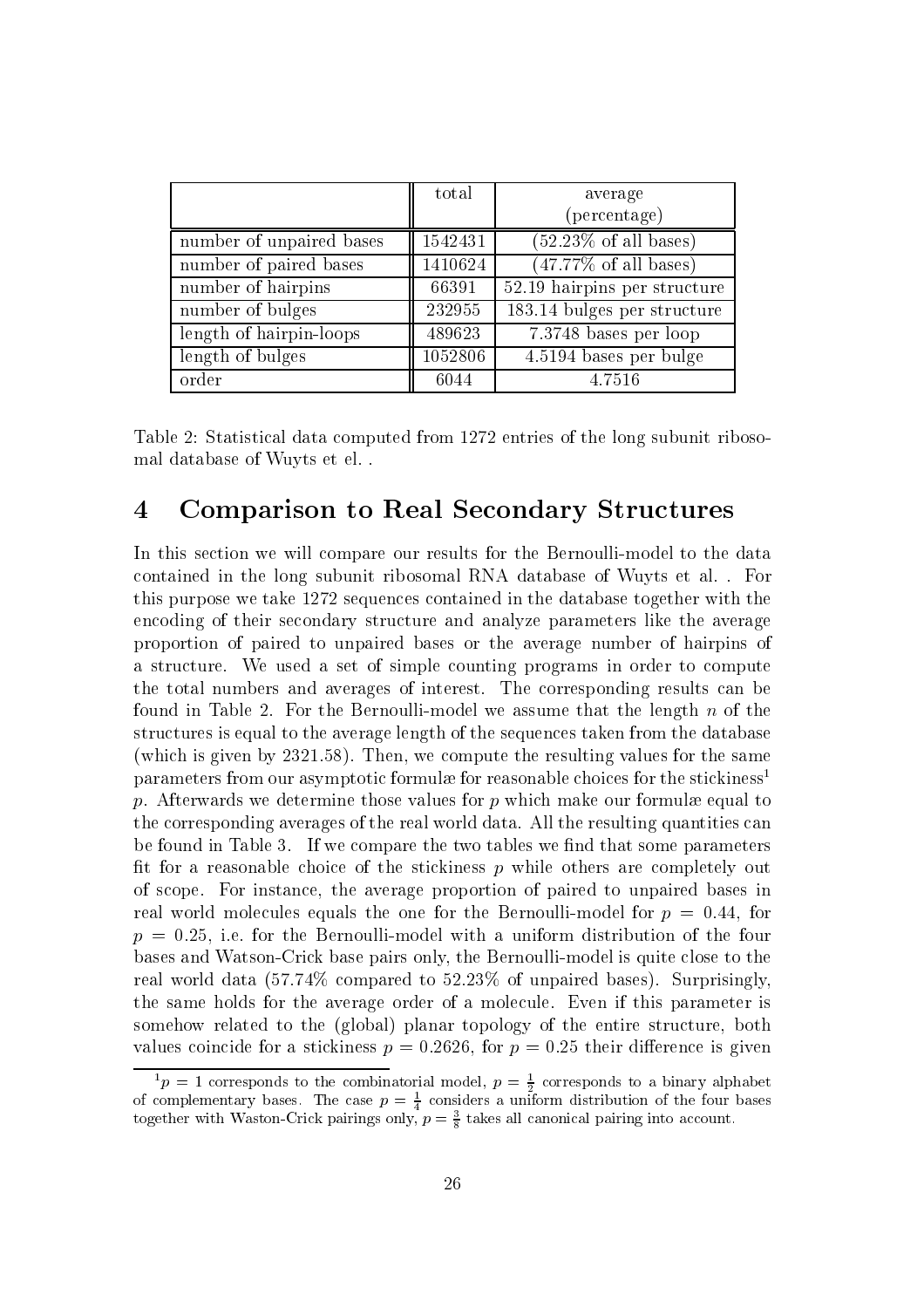|                                         | $\mathcal{p}$ |               |               |        |        |  |  |  |
|-----------------------------------------|---------------|---------------|---------------|--------|--------|--|--|--|
|                                         | 1             | $\frac{1}{2}$ | $\frac{3}{8}$ |        |        |  |  |  |
| <sub>of</sub><br>unpaired<br>percentage | 44.72         | 51.11         | 53.84         | 57.74  | 0.44   |  |  |  |
| bases                                   |               |               |               |        |        |  |  |  |
| percentage of paired bases              | 55.28         | 48.89         | 46.16         | 42.26  | 0.44   |  |  |  |
| average number of hairpins              | 245.10        | 229.00        | 220.62        | 207.36 | 0.0028 |  |  |  |
| per structure                           |               |               |               |        |        |  |  |  |
| average number of bulges                | 396.57        | 414.59        | 416.94        | 414.71 | 0.0050 |  |  |  |
| per structure                           |               |               |               |        |        |  |  |  |
| average length of a hairpin-            | 1.62          | 1.84          | 1.96          | 2.15   | 0.0066 |  |  |  |
| loop                                    |               |               |               |        |        |  |  |  |
| average length of a bulges              | 1.62          | 1.84          | 1.96          | 2.15   | 0.0227 |  |  |  |
| average order of a structure            | 4.91          | 4.84          | 4.80          | 4.74   | 0.2626 |  |  |  |

Table 3: Parameters computed for the Bernoulli-model assuming a structure-size of n=2321.58. The column labeled with = contains those values for p which make the results for the Bernoulli-model equal to those for the real world structures as given in Table 2. The values for the average order were computed without taking the oszillation into account.

by 0.01. Therefore it is justified to belive that the Bernoulli-model is accurate with respect to the average order. Recall that the order only depends marginally on the order which might be the reason for this observation. The other parameters which were considered do not fit at all. The average number of hairpins and the average number of bulges of a structure in the Bernoulli-model equal those of the RNA database for a stickiness much smaller than  $1/100$ . Such a small value for the stickiness is absolutely inadequate. If, for example, we assume a stickiness of 0.0028 as given by an equality of the average number of hairpins, we would get an average proportion of 90.85% of unpaired bases to all bases within the Bernoulli-model. We also find inadequate values for the stickiness in case of the average length of a hairpin-loop and the average length of a bulge, but the order of magnitude differs in both cases by a factor about 3.4. This might be due to the unrealistic assumption of a minimal loop length of 1 for our computations. However, the assumption of a minimal loop-length of for example 3 won't give much change to the observed behavior.

Within our model, a minimal loop-length of  $m > 0$  can be considered by the following substitutions:

$$
v := z^2 \frac{a^m}{(1-a)^3}
$$
,  $u := \frac{1}{2} z^2 \left( \frac{a^m}{(1-a)^2} + \frac{1}{(1-a)^2} \right)$  and  $x := z^2 \frac{1}{1-a}$ .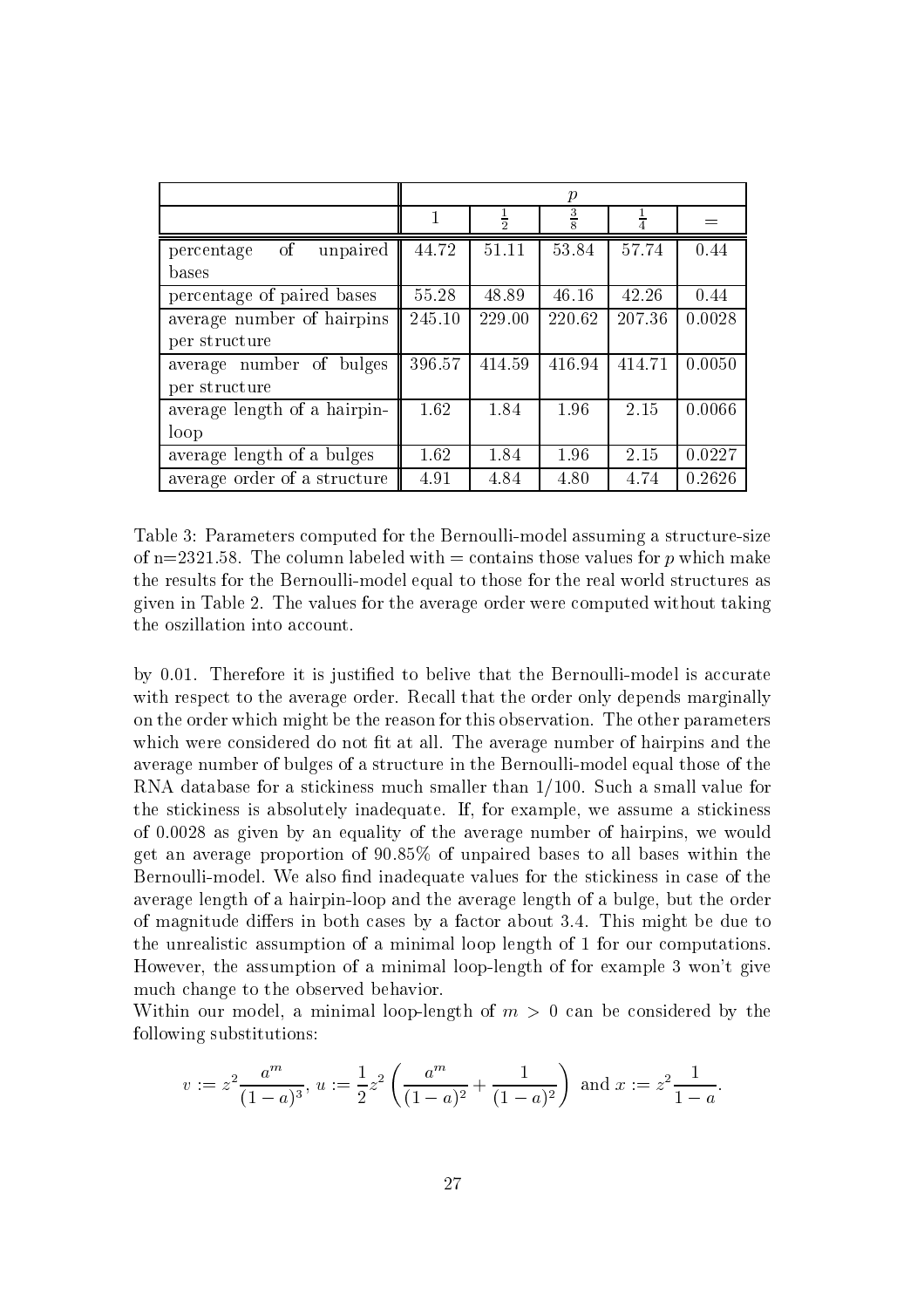The assumption of  $m=3$  and a stickiness 0.25 yield an averaged expected looplength of

## $4.3862...$

which can be concluded by the same computations as performed for  $m = 1$ . Thus, even in this *more realistic* setting, the average loop-length in the Bernoulli-model with  $p = 0.25$  is only about 60% of the average for the real world data. The average length of a bulge in the Bernoulli-model achieves about 47.6% of the real average bulge length. Since the number of hairpin-loops and bulges is far too large in the Bernoulli-model while the relation of paired to unpaired bases seems to be realistic, we have to expect one major structural difference between structures in the model and real molecules within the length of the ladders. Only for structures with mostly short ladders it is possible to have a huge number of loops and bulges. However, those structures are unstable for a lack of stacking and will therefore not occur in reality. We just want to remark that we also compared our results for the Bernoulli-model to the tRNA database of Sprinzl et al. [17]. The observations made there were quite similar, we thus resigned to present them in detail.

Only the proportion of unpaired bases and the order behave realistic within the Bernoulli-model. Both, in some sense, are global parameters which are determined by information on the entire structure. For such parameters it seems to be sufficient to consider only the underlying combinatorial structure together with some pairing probabilities (as done in the Bernoulli-model) in order to model them in a realistic way. Parameters, which are related to details of the structures and thus are of interest e.g. in relation to the prediction of secondary structures, behave totally unrealistic in our model. We thus have to conclude that significant factors which determine the details of a real secondary structure are not taken into account. The above mentioned disregarded minimal length of stable ladders seems to be one major weakness of the Bernoulli-model in this respect. As already Zuker and Sankoff [27] pointed out, the Bernoulli-model also considers structures which contain pairs of bases which are not joint by a hydrogen bound even though they are in stereochemically favorable positions for base pairing. This is of course an unrealistic behavior of our model, but to consider only saturated<sup>2</sup> structures without any other change of the model would decrease the length of the loops and thus would affect the results into a false direction. Therefore, the search for a realistic model must try to take more details into account than only the existence of complementary bases together with their pairing probabilities.

 $2A$  model for saturated structures was recently presented at GCB'01 by Evers et al.[2].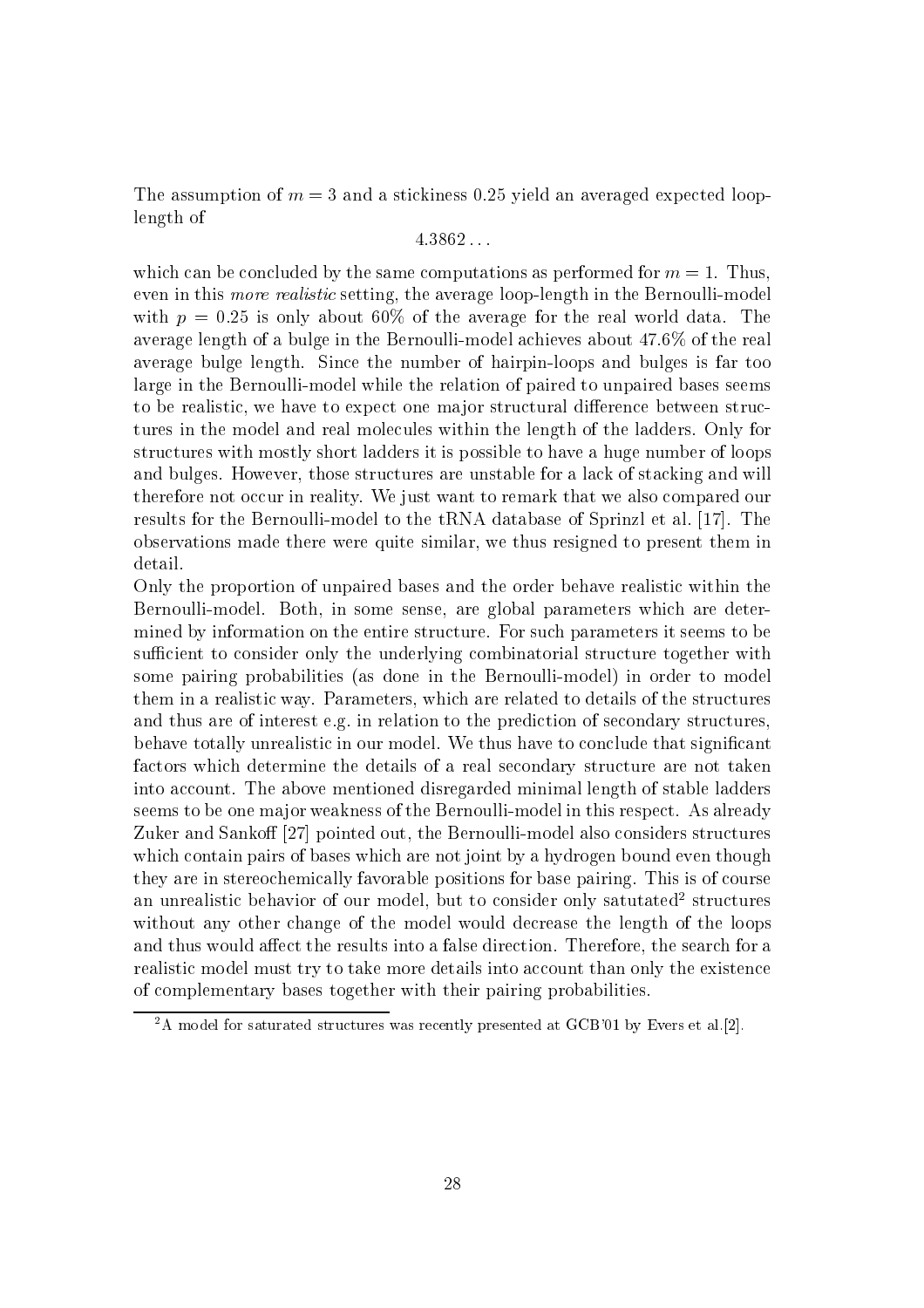#### Conclusions  $\overline{5}$

In this paper we have investigated the Bernoulli-model for RNA secondary structures. Compared to similar considerations of Hofacker et al. [6] we have determined different parameters with different methods. Furthermore, we have compared our results to real world data in order to judge the quality of the model. As already pointed out by Zuker and Sankoff [27], the Bernoulli-model is more realistic than the pure combinatorial point of view which has been considered by numerous authors (see e.g.  $[6, 13, 15, 20, 22, 24]$ ). However, our comparison of the Bernoulli-model to the data of the large subunit ribosomal RNA database of Wuyts et al. [25] proved that many details of structures in the model like the length and the number of their hairpin-loops or the length of their ladders are far from being realistic. Surprisingly, not only the proportion of unpaired bases but also the order of a structure seems to behave quite realistic in the Bernoullimodel. Of course, all these studies can only be a starting-point for investigations which must try to consider more details of the real structures' folding mechanism. Even if our results do not have a direct influence on applications, the methodology used to derive them is of independent interest and may be of use for future work on RNA structure and related problems.

## References

- [1] M. ABRAMOWITZ AND I. A. STEGUN, Handbook of Mathematical Functions, Dover, 1970.
- [2] D. J. EVERS AND R. GIEGERICH, Reducing the Conformation Space in RNA Structure Prediction, German Conference on Bioinformatics 2001.
- [3] P. FLAJOLET, X. GOURDON AND P. DUMAS, *Mellin transforms and asymptotics: Harmonic sums, Theoretical Computer Science 144 (1995),*  $3 - 58$ .
- [4] P. FLAJOLET AND A. ODLYZKO, Singularity Analysis of Generating Functions, SIAM J. Disc. Math. 3 (1990), No. 2, 216-240.
- [5] P. FLAJOLET AND R. SEDGEWICK, The Average case analysis of algorithms: complex asymptotics and generating functions, INRIA rapport de recherche 2026, 1993.
- [6] I. L. HOFACKER, P. SCHUSTER AND P. F. STADLER, Combinatorics of RNA secondary structures, Discrete Applied Mathematics 88 (1998), 207-237.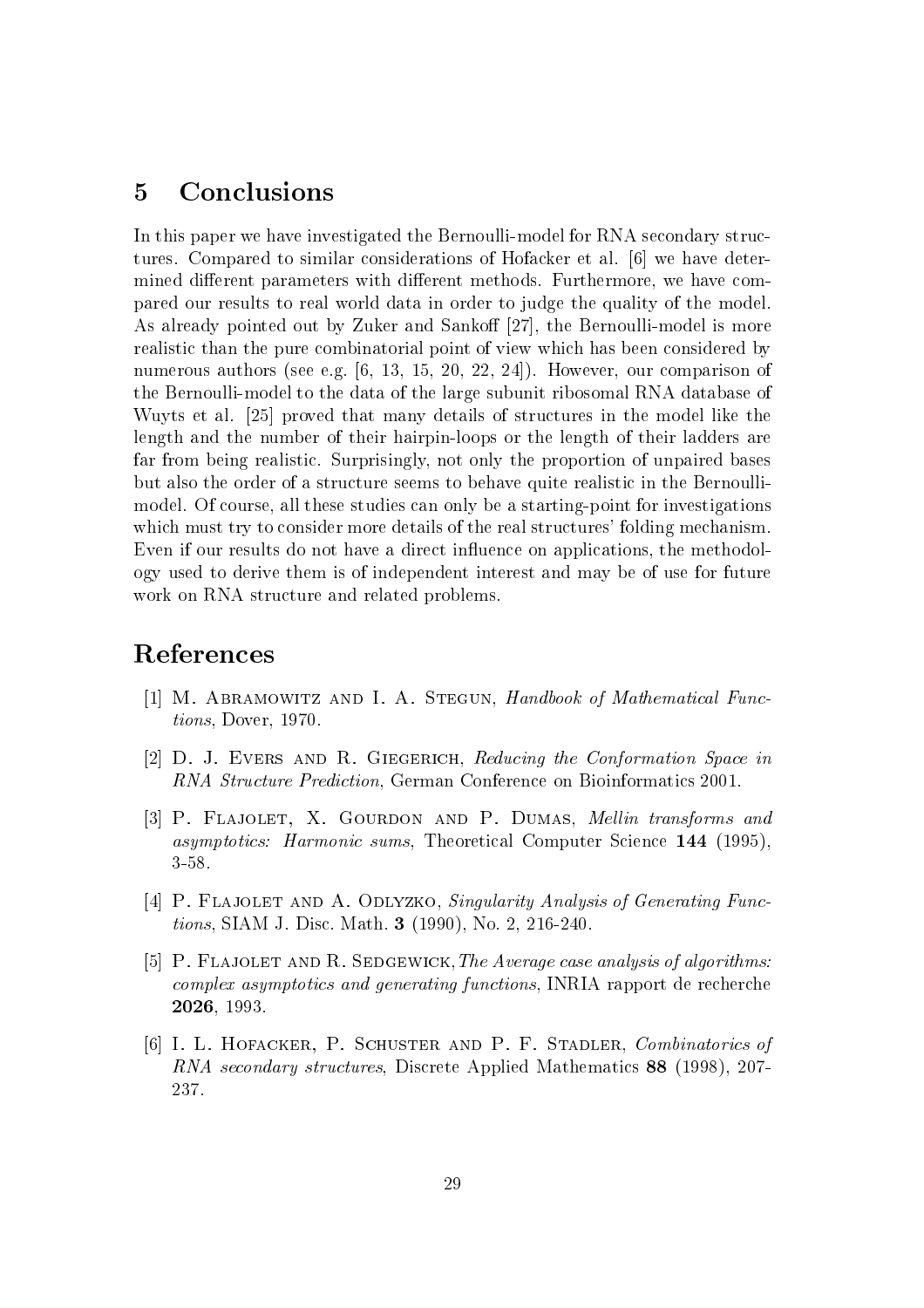- [7]  $R. E.$  HORTON, Exposition Howevelopment of systems and their drainage basins, hydrophysical approach to quantitative morphology, Bull. Geol. Soc. of America 56 (1945), 275-370.
- [8] J. A. HOWELL, T. F. SMITH AND M. S. WATERMAN, Computation of *Generating Functions for Biological Molecules, SIAM J. Appl. Math.* 39  $(1980), 119-133.$
- [9] A. M. LESK, A combinatorial study of the effects of admitting non-Watson-Crick base pairings and of base compositions on the helix-forming potential of polynucleotides of random sequences, J. Theor. Biol. 44 (1974), 7-17.
- [10] S. MAINVILLE, *Comparaisons et Auto-comparaisons de Chaînes Finies*, Ph. D. thesis, Université de Montréal, Canada, 1981.
- [11] MITIKO GO, Statistical Mechanics of Biopolymers and Its Application to the Melting Transition of Polynucleotides, Journal of the Physical Society Japan 23 (1967), 597-608.
- [12] M. E. NEBEL, A Unified Approach to the Analysis of Horton-Strahler Parameters of Binary Tree Structures, Random Structures & Algorithms, to appear.
- [13] M. E. NEBEL, *Combinatorial Properties of RNA secondary Structures*, Journal of Computational Biology, to appear.
- [14] J. M. PIPAS AND J. E. MCMAHON, Method for predicting RNA secondary structures, Proc. Nat. Acad. Sci., U.S.A. 72 (1975), 2017-2021.
- [15] M. RÉGNIER, Generating Functions in Computational Biology: a Survey, submitted.
- [16] W. R. SCHMITT AND M. S. WATERMAN Linear trees and RNA secondary *structure*, Discrete Applied Mathematica 51 (1994), 317-323.
- [17] M. SPRINZL, K.S. VASSILENKO, J. EMMERICH AND F. BAUER, Compila*tion of tRNA sequences and sequences of tRNA genes, (20 December, 1999)* http://www.uni-bayreuth.de/departments/biochemie/trna/.
- [18] P. R. STEIN AND M. S. WATERMAN On some new sequences generalizing *the Catalan and Motzkin numbers*, Discrete Mathematics 26 (1978), 261-272.
- [19] A. N. STRAHLER, *Hypsometric (area-altitude)* analysis of erosonal topology, Bull. Geol. Soc. of America 63 (1952), 1117-1142.
- [20] G. VIENNOT AND M. VAUCHAUSSADE DE CHAUMONT, Enumeration of RNA Secondary Structures by Complexity. Mathematics in medecine and biology, Lecture Notes in Biomaths. 57 (1985), 360-365.